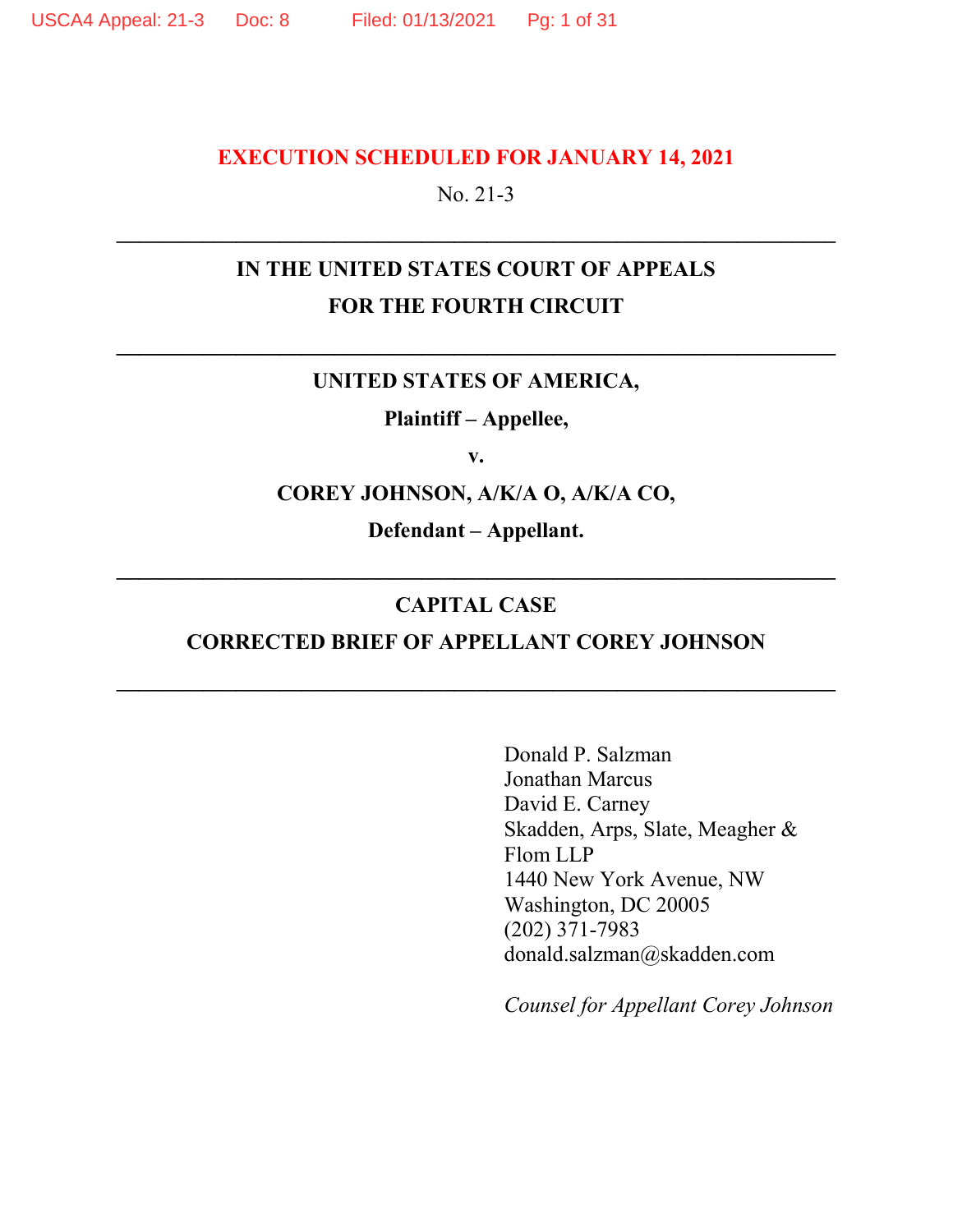# **TABLE OF CONTENTS**

| I.<br>The District Court Erred in Concluding it had Jurisdiction to<br>Modify the Original Judgment and Order Implementing the<br>A.<br>A criminal sentence cannot be amended, except under |  |
|---------------------------------------------------------------------------------------------------------------------------------------------------------------------------------------------|--|
| limited circumstances that are not present here11                                                                                                                                           |  |
| <b>B.</b><br>The district court's 2005 orders modifying the sentence are                                                                                                                    |  |
| $\mathbf{C}$ .<br>The district court's conclusion that the 1996 execution<br>order is severable from the criminal judgment is erroneous17                                                   |  |
| D.<br>The district court's reliance on Rule 35 and § 3582 in                                                                                                                                |  |
| E.                                                                                                                                                                                          |  |
|                                                                                                                                                                                             |  |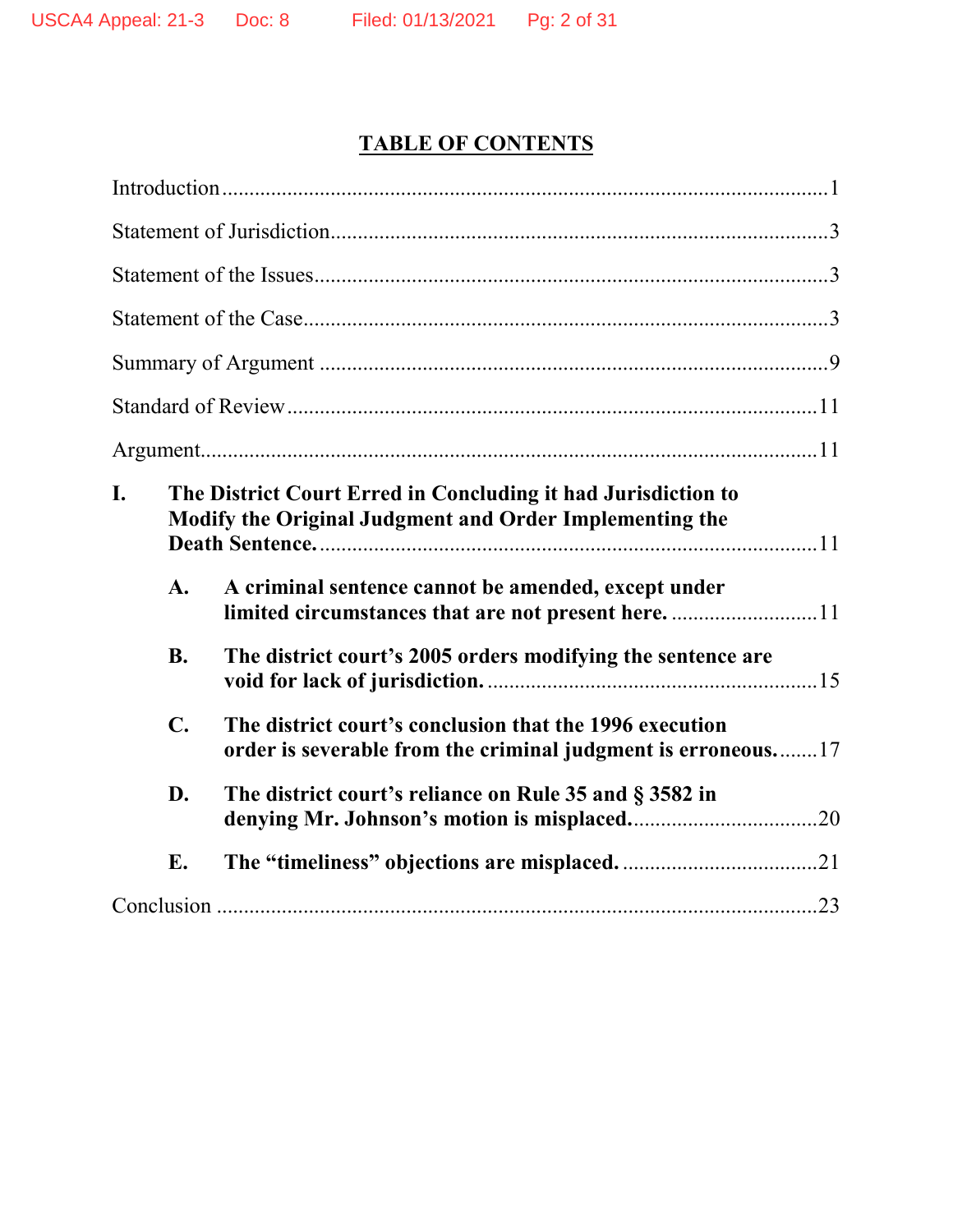## **TABLE OF AUTHORITIES**

## **Page(s)**

## **CASES**

| Berman v. United States,                 |
|------------------------------------------|
| Burnham v. Superior Court of California, |
| Burton v. Stewart,                       |
| Dillon v. United States,                 |
| Gonzalez v. Thaler,                      |
| Kentrick v. Ryan,                        |
| Parr v. United States,                   |
| United States v. Chacon,                 |
| United States v. Chambers,               |
| United States v. Cotton,                 |
| United States v. Fraley,                 |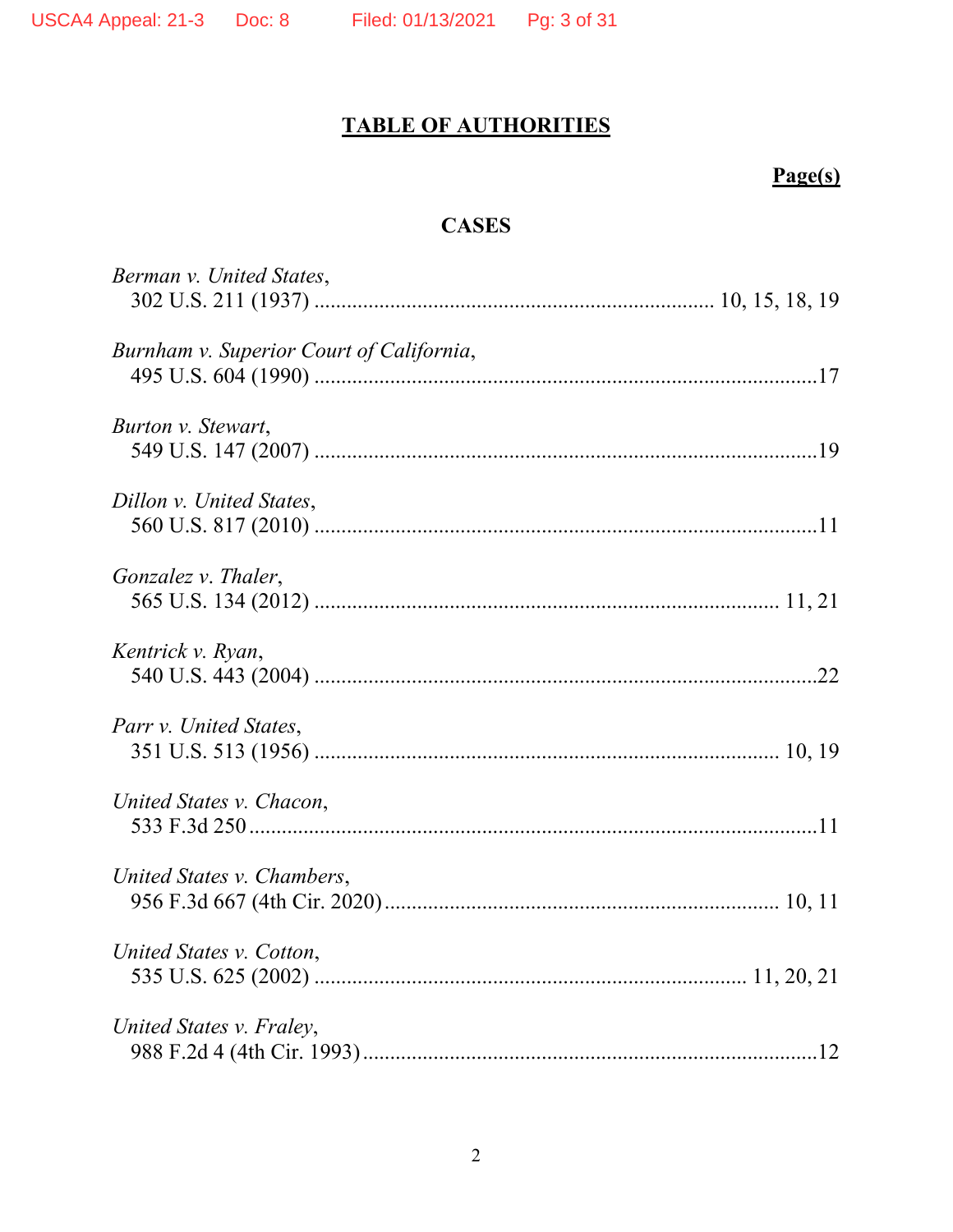| United States v. Griffin,    |
|------------------------------|
| United States v. Hartwell,   |
| United States v. Higgs,      |
| United States v. Jones,      |
| United States v. Lightner,   |
| United States v. Martin,     |
| United States v. Taylor,     |
| United States v. Tipton,     |
| United States v. Washington, |

## **STATUTES**

## **RULE**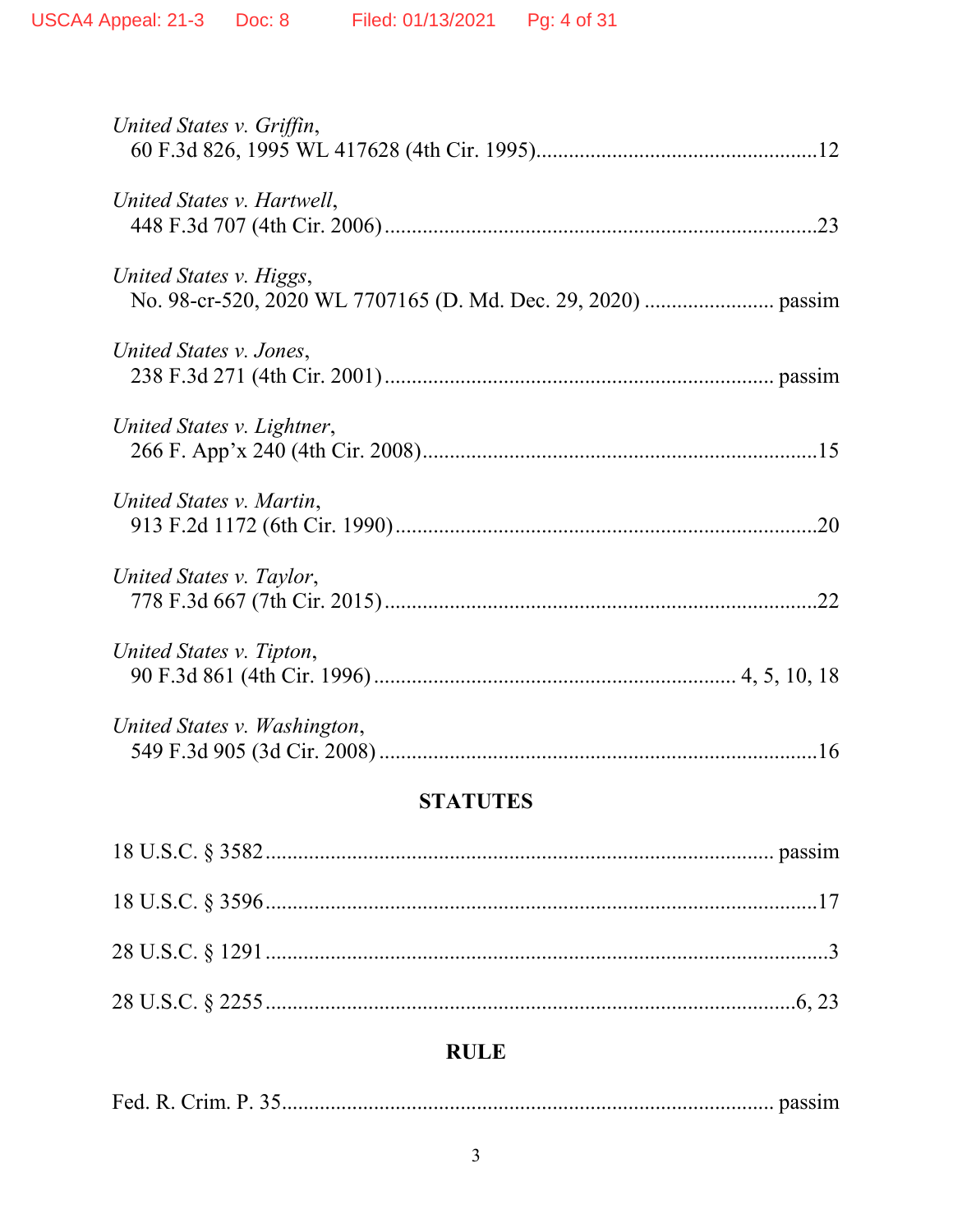#### **Introduction**<sup>1</sup>

Corey Johnson is scheduled to be executed in two days' time pursuant to a judgment that is a legal nullity.<sup>2</sup> He has filed this expedited appeal to prevent the government from carrying out an illegal execution.

As part of Mr. Johnson's death sentence in the District Court for the Eastern District of Virginia, the district court ordered that his execution be carried out at the Virginia state correctional facility housing the death chamber, in the manner prescribed by the law of the Commonwealth of Virginia.

Six years later, after the Judgment and Order were long final, the government asked the district court to modify the "terms" of the death sentence. Specifically, it sought to rescind the Virginia-specific provisions and instead authorize the Director of the Bureau of Prisons to carry out the sentence at the newly-built death chamber at the federal prison in Terre Haute, Indiana.

<sup>&</sup>lt;sup>1</sup> This corrected version of the brief includes previously omitted Table of Contents, Table of Authorities, and corrects some citations to the record in the parties' Joint Appendix. An updated word count is included in the compliance certification.

 $2$  The District Court for the District of Columbia entered an order today enjoining the government from moving forward with the scheduled execution. *See In the Matter of the Federal Bureau of Prisons' Execution protocol Cases*, No 1:19-mc-00145 (D.D.C. Jan. 12, 2021), ECF No. 395. The government is appealing that order.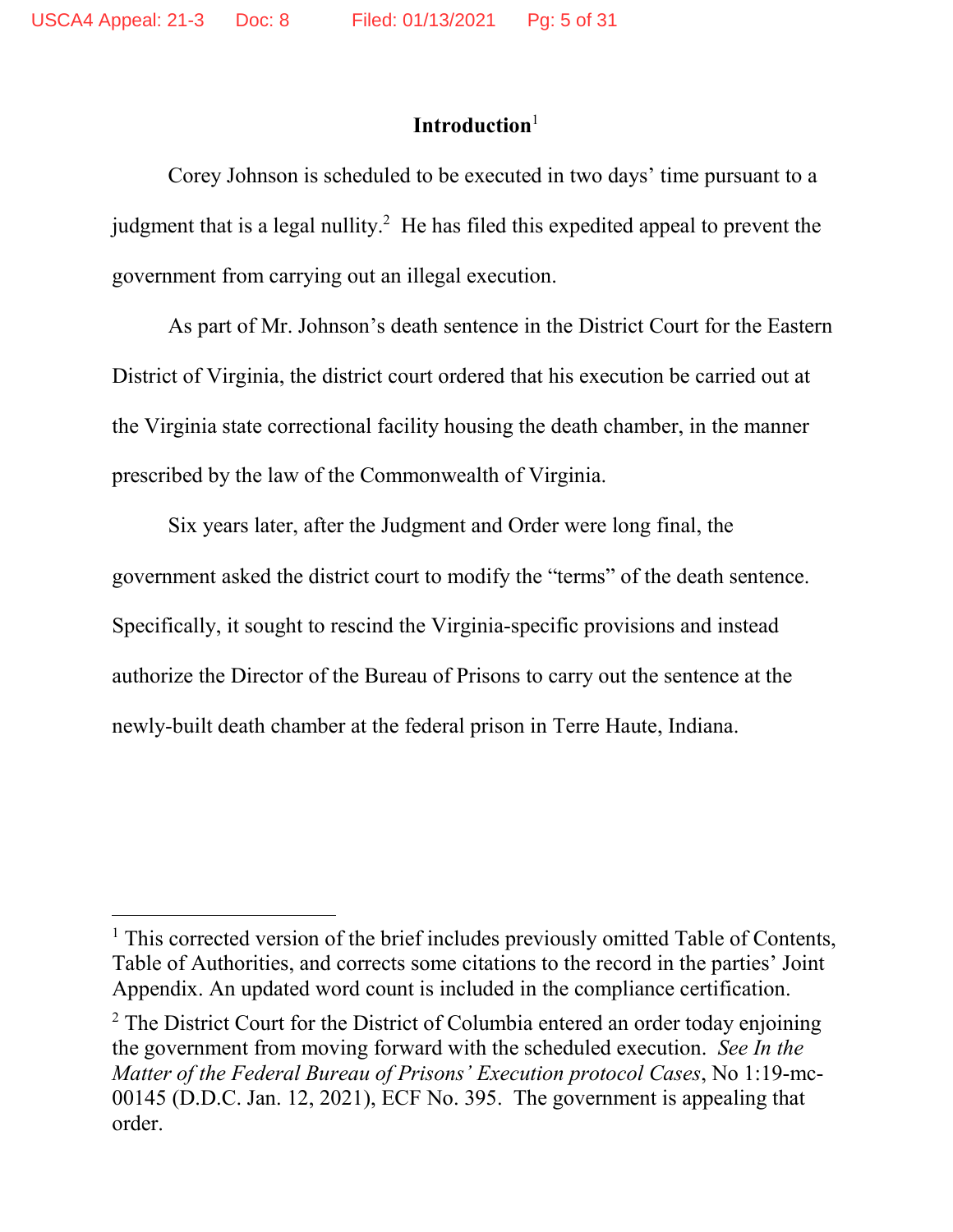The government cited no authority for its request. It merely argued that since it had built its own death chamber in the intervening years, there was "no continuing reason" to abide by the terms of the original sentence.

The district court granted the motion and entered a new sentencing order. But it should not have. Indeed, *it did not have jurisdiction to do so*.

A criminal sentence cannot be amended. Although there are limited exceptions to this rule, none applies here. This proposition is so clear and straightforward that the government recently conceded this very point in another federal capital case in this Circuit and abandoned its request that the district court amend the judgment implementing the death sentence. *See United States v. Higgs*, No. 98-cr-520, 2020 WL 7707165 at \*3 (D. Md. Dec. 29, 2020).

The government's 2005 request that the district court amend Mr. Johnson's original criminal Judgment and Order was something it plainly could not do. And it is axiomatic that an order entered by a court lacking jurisdiction is void. Thus, the district court's order purporting to modify Mr. Johnson's sentence is—and was—a legal nullity. His execution can only be carried out pursuant to the original district court Judgment and Order implementing the death sentence.

2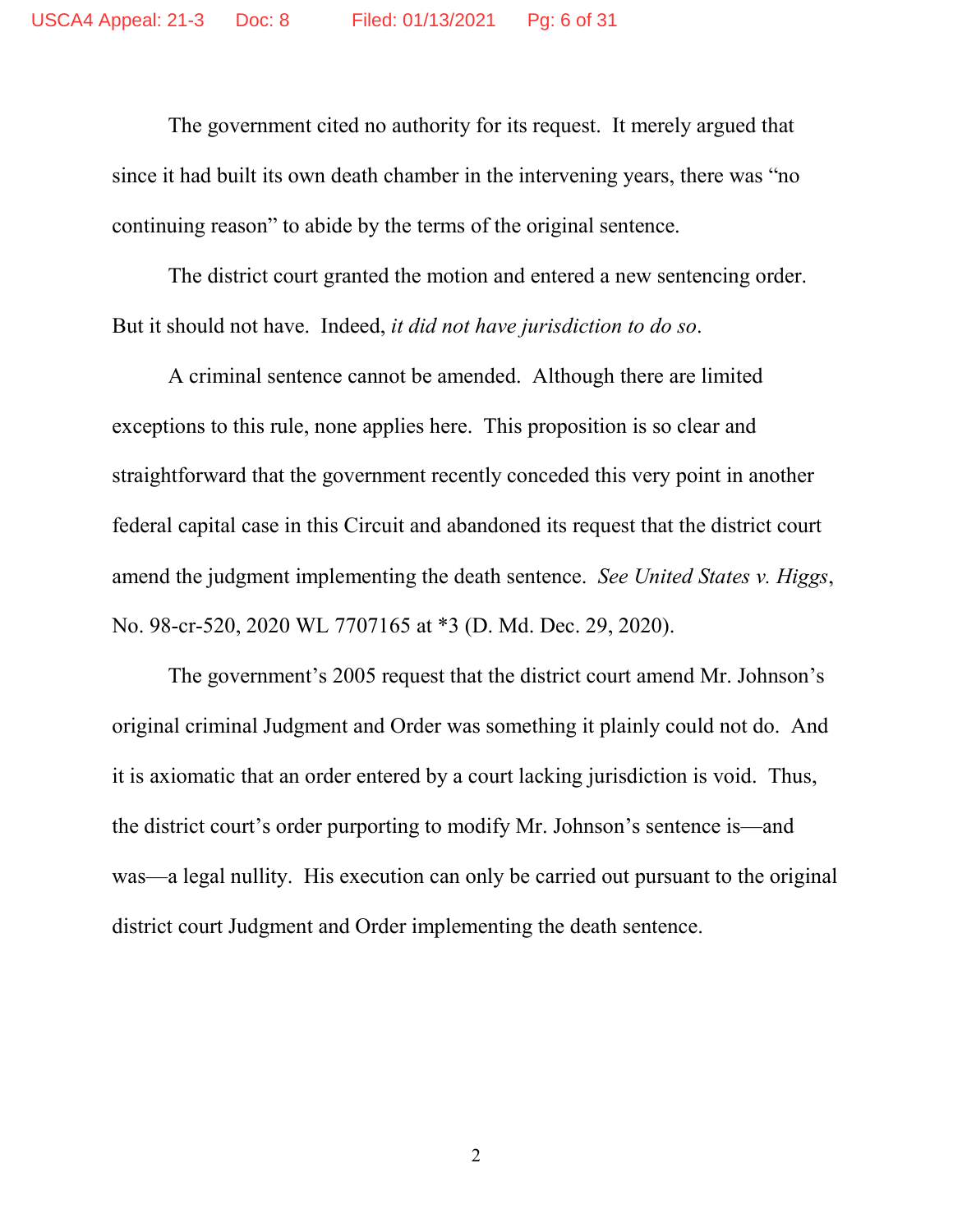In the wake of the *Higgs* decision, Mr. Johnson moved to vacate the court's invalid order amending the judgment and sentence. The district court denied the motion. And explained below, its denial was erroneous and must be reversed.<sup>3</sup>

#### **Statement of Jurisdiction**

The district court entered its order denying Mr. Johnson's motion on January 12, 2021. J.A.56.<sup>4</sup> A timely notice of appeal was filed that same day. J.A.171. Therefore, this Court has jurisdiction over this appeal pursuant to 28 U.S.C. § 1291.

#### **Statement of the Issues**

Whether the district court erred in failing to vacate orders that it lacked

jurisdiction to enter in the first place and were therefore void as a matter of law?

#### **Statement of the Case**

Mr. Johnson was formally sentenced to death by the United States District

Court for the Eastern District of Virginia on June 1, 1993. At that sentencing

hearing, the court considered an outstanding defense motion to "bar execution of

<sup>&</sup>lt;sup>3</sup> The terms "judgment" and "sentence" and "judgment and order" are used interchangeably throughout this pleading, in accordance with applicable case law in this context. *See*, *e.g.*, *United States v. Jones*, 238 F.3d 271, 272 (4th Cir. 2001) (variously referring to the imposed sentence as the "judgment," "sentence," and "judgment order").

<sup>&</sup>lt;sup>4</sup> The citation "ECF No." refers to the electronically-filed documents in the district court case from which this appeal arises, E.D. Va. Case No. 3:92CR68. The citation "Dkt." refers to the conventionally-filed documents in the same district court case, prior to the institution of an electronic filing system.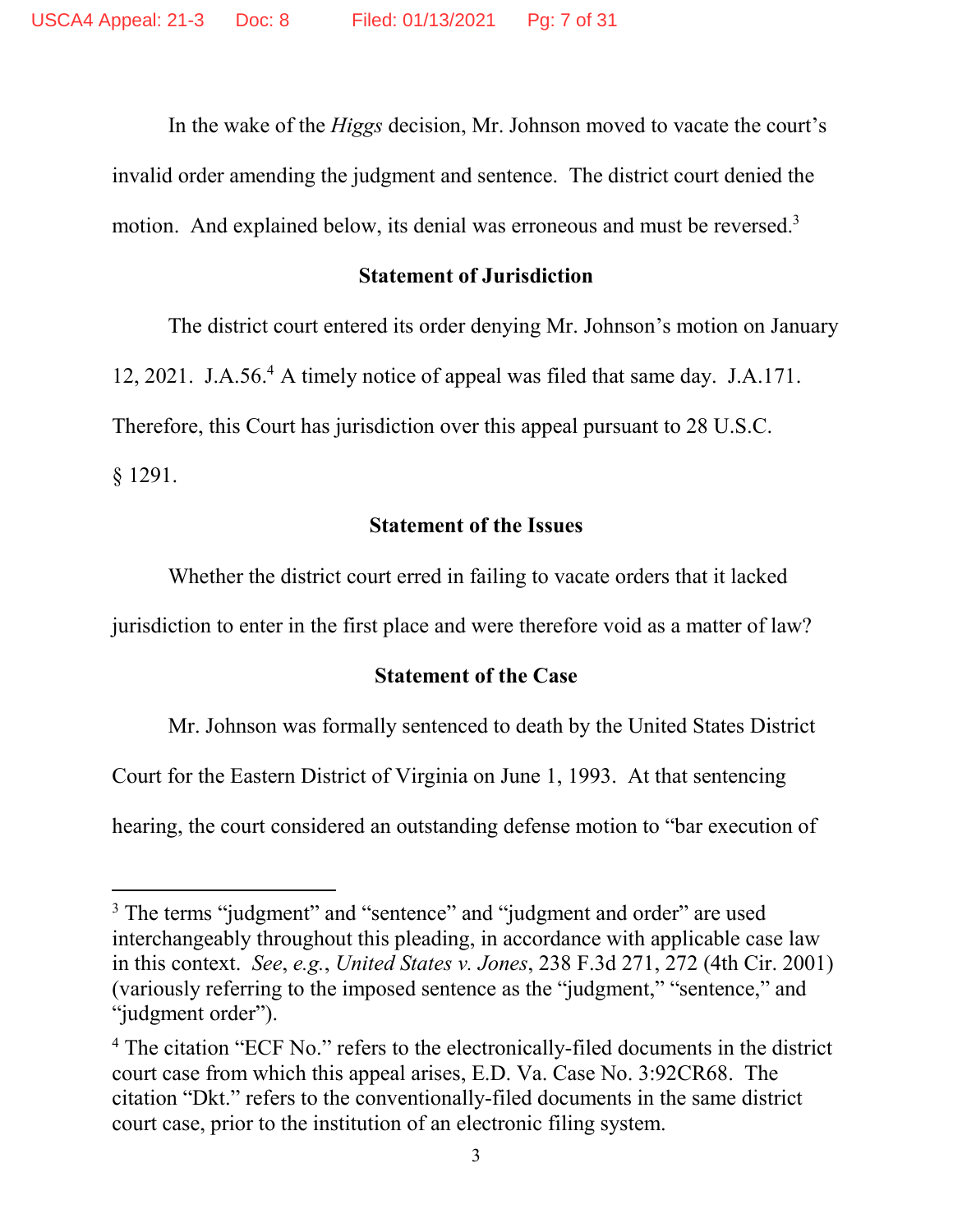…

the defendants due to the absence of a Congressionally-authorized execution

method." J.A.90. In its oral ruling on the motion, the court stated:

I think in styling or titling or fashioning their motion in that way, it somehow misses the point, which will become clear from my ruling on the issue.

To answer the direct questions of the defendants, I will state up front that *I will not exclude death as a punishment in fashioning the sentences that I will impose this morning. I will impose a death penalty as part of any sentence I announce this morning.*

At the same time, I specifically find that the Attorney General's regulation establishing the procedures for executing federal death sentences is ultra vires and with no legal force or effect.

I agree with the Judge in the case of UNITED STATES v. CHANDLER, the Alabama case, that *the sentences of death that I impose cannot be implemented unless and until Congress provides a method for implementation of the death sentence. Of course, if a higher court were to consider the matter and determine that I am in error about this, I would follow their direction and outline a method of execution.*

J.A.90-91 (emphasis added). The court thereafter entered the judgment imposing a sentence of death on Counts 8, 11, 17, 18, 19, 24, and 25. *See* J.A. 104. Per its oral ruling, however, it refrained from issuing the requisite order authorizing the government to implement the judgment, pending further direction from this Court.

The government subsequently cross-appealed the district court's order declaring that the federal regulations governing the manner of executions were *ultra vires*. *United States v. Tipton*, 90 F.3d 861, 868 (4th Cir. 1996). On July 8, 1996, this Court vacated that order and remanded "with instructions to enter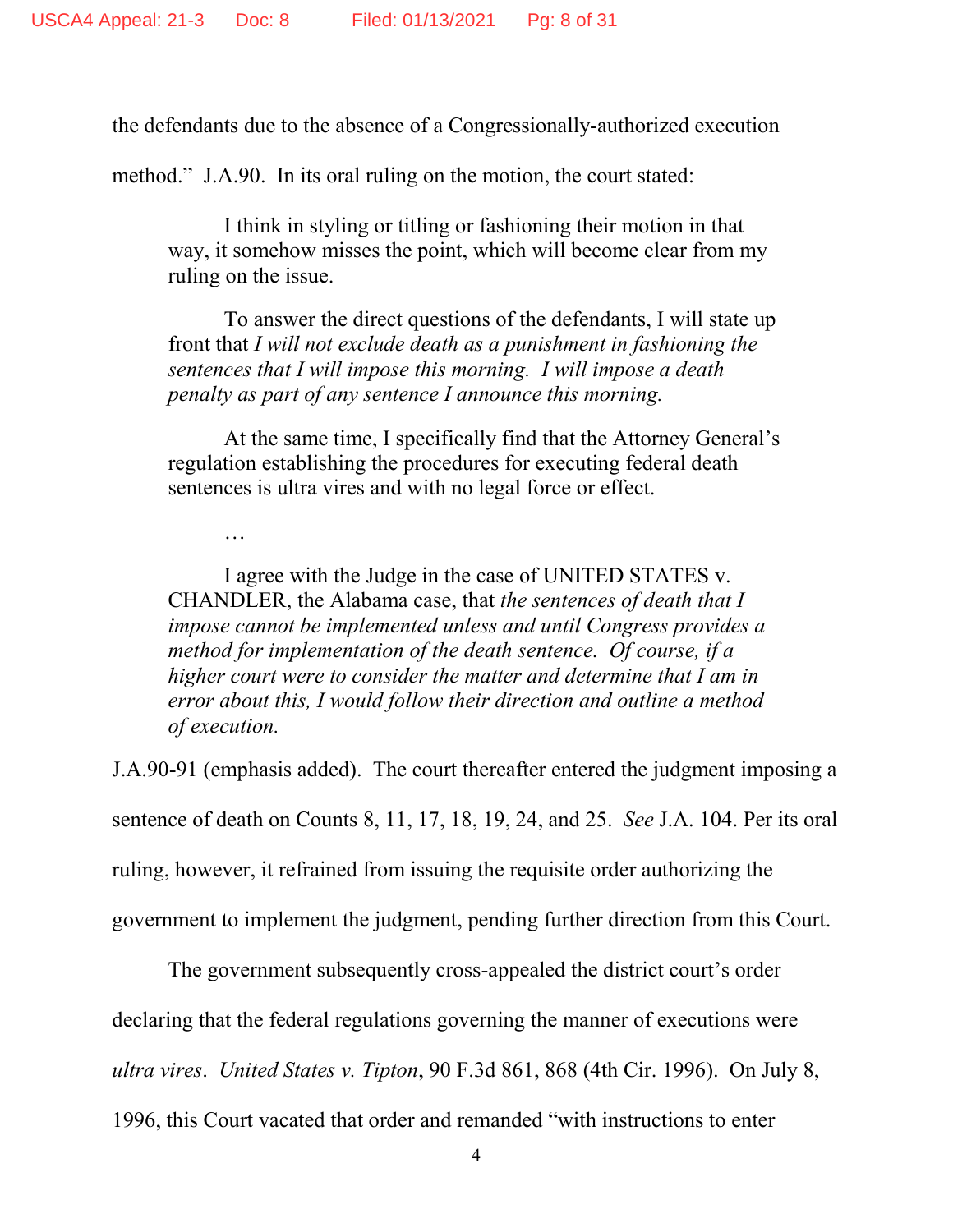appropriate orders for the executions in accordance with regulation promulgated by

the Attorney General." *Id*. at 903.

On November 22, 1996, the district court entered the requisite order. *See*

J.A.109. It stated:

Pursuant to instructions from the United States Court of Appeals for the Fourth Circuit to enter an order of execution in accordance with regulations promulgated by the Attorney General, it is hereby ORDERED that:

1. The Attorney General shall release Cory Johnson, a/k/a "CO", to the custody of a United States Marshal who shall supervise implementation of the sentence of death *in the manner prescribed by the law of the Commonwealth of Virginia*, Va. Code Ann.§§ 53.1-232 - 236 (Michie 1994 & Supp. 1996);

2. The United States Marshal charged with supervising the implementation of the sentence of death, may use appropriate State or local facilities and services of an appropriate State or local official for the purpose, and shall pay the costs thereof in an amount approved by the Attorney General;

3. The sentence shall be executed by electrocution or by continuous intravenous injection of a substance or combination of substances sufficient to cause death;

4. The method of execution shall be chosen by the prisoner. In the event the prisoner refuses to make a choice at least fifteen days prior to the scheduled execution, the method of execution shall be by lethal injection;

5. The sentence shall be executed on March 20, 1997.

6. Not less than four (4) days before the time fixed in this Order for the execution of the sentence, the United States Marshal, *in conjunction with the Director of the Virginia Department of Corrections, shall cause Cory Johnson, a/k/a "CO", to be conveyed to the State correctional facility housing the death chamber*; and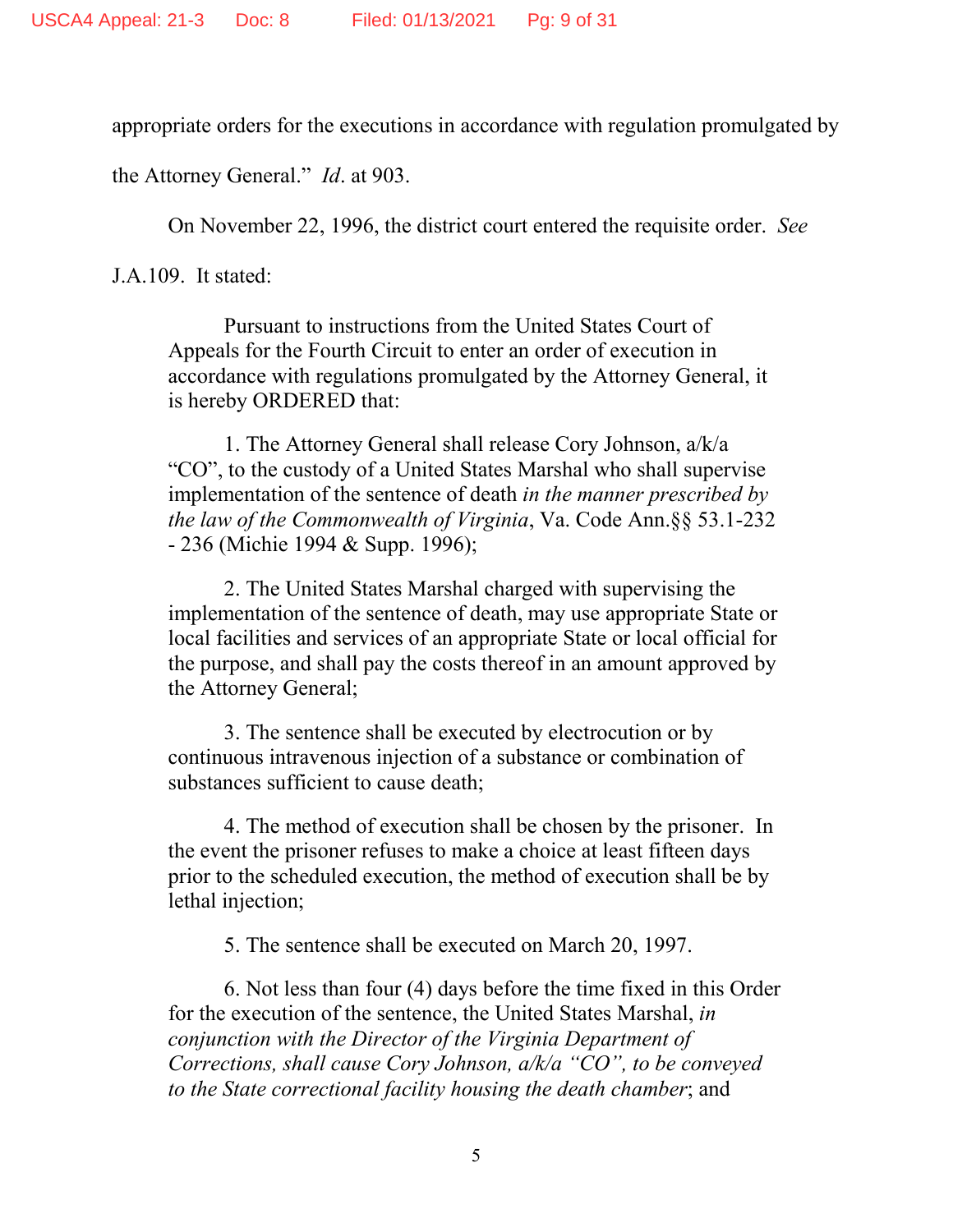7. The United States Marshal designated to supervise the implementation of the sentence of death shall certify the fact of the execution to this Court by filing an appropriate document with the Clerk of this Court.

The Clerk is directed to send a copy of this Order to all counsel of record, the Attorney General, and the Director of the Virginia Department of Corrections.

And it is SO ORDERED.

J.A.109 (emphasis added). This 1996 order, together with the 1993 judgment it implemented, constituted the final Judgment and Order of the district court.

On February 20, 1997, Mr. Johnson filed a Consent Motion to Stay

Executions, J.A.157, to pursue available avenues of relief, including certiorari on post-conviction review under 28 U.S.C. § 2255. The following day, the district court entered an order staying the execution pending further order of the court. J.A.112.

In October of 2005, after Mr. Johnson's request for certiorari review of the denial of his § 2255 motion was denied, the government moved to lift that stay. *See* J.A.114. In that same motion, however, it also sought to modify the "terms" of the death sentence. J.A.119. As the government noted, "pursuant to the terms of this Court's order, petitioners' executions were to take place at 'the State correctional facility housing the death chamber,' and each petitioner was to be allowed to choose electrocution or lethal injection as the method of execution." J.A.116.

6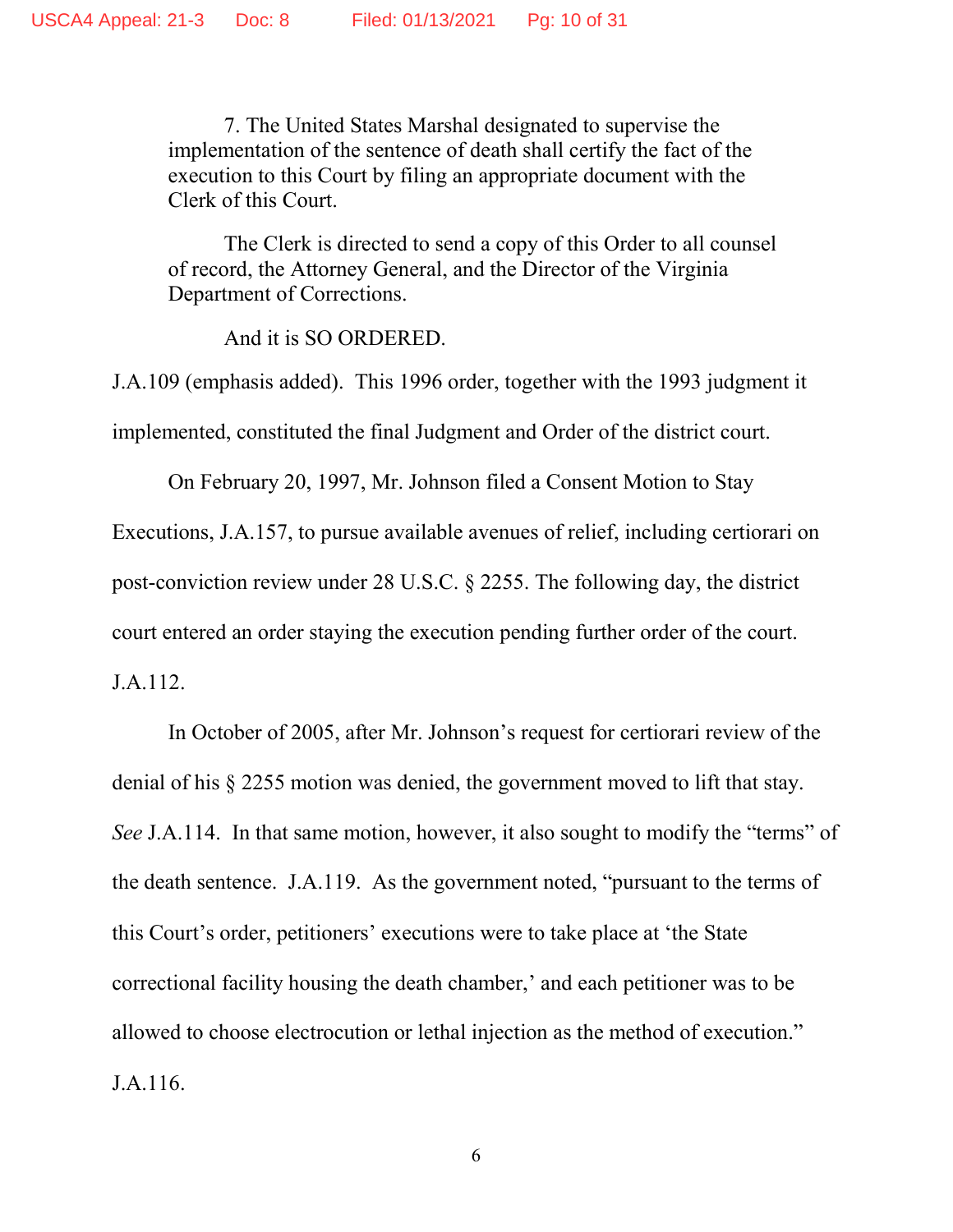The government did not cite any provision that authorized the district court to modify the sentence. It simply noted that subsequent to the original Judgment and Order, the government built a "functioning death chamber at the Terre Haute Federal Correctional Institution," and thus there was "no continuing reason for this Court to designate 'the State facility housing the death chamber' as the place where petitioners' executions should be carried out." J.A.117-118. Similarly, the government argued that there was "no reason" for the executions to be implemented in the manner prescribed by the law of the Commonwealth of Virginia, and that the Court should instead order that the executions be carried out at Terre Haute by means of lethal injection. J.A.118-119.<sup>5</sup>

On November 17, 2005, the district court granted the government's motion. *See* J.A.82. Without citing any authority establishing its jurisdiction to do so, the court simultaneously filed an order modifying the sentence as follows:

Pursuant to the imposition of the sentence of death that was handed down by the jury on February 16, 1993, [it] is hereby ORDERED that:

- 1. The sentence of death shall be executed by a United States Marshal designated by the Director of the United States Marshals Service;
- 2. The sentence shall be executed by intravenous injection of a lethal substance or substances in a quantity sufficient to cause death;

 $<sup>5</sup>$  Although defense counsel objected to the government's request to lift the stay,</sup> they did not respond to its request to modify the terms of the death sentence.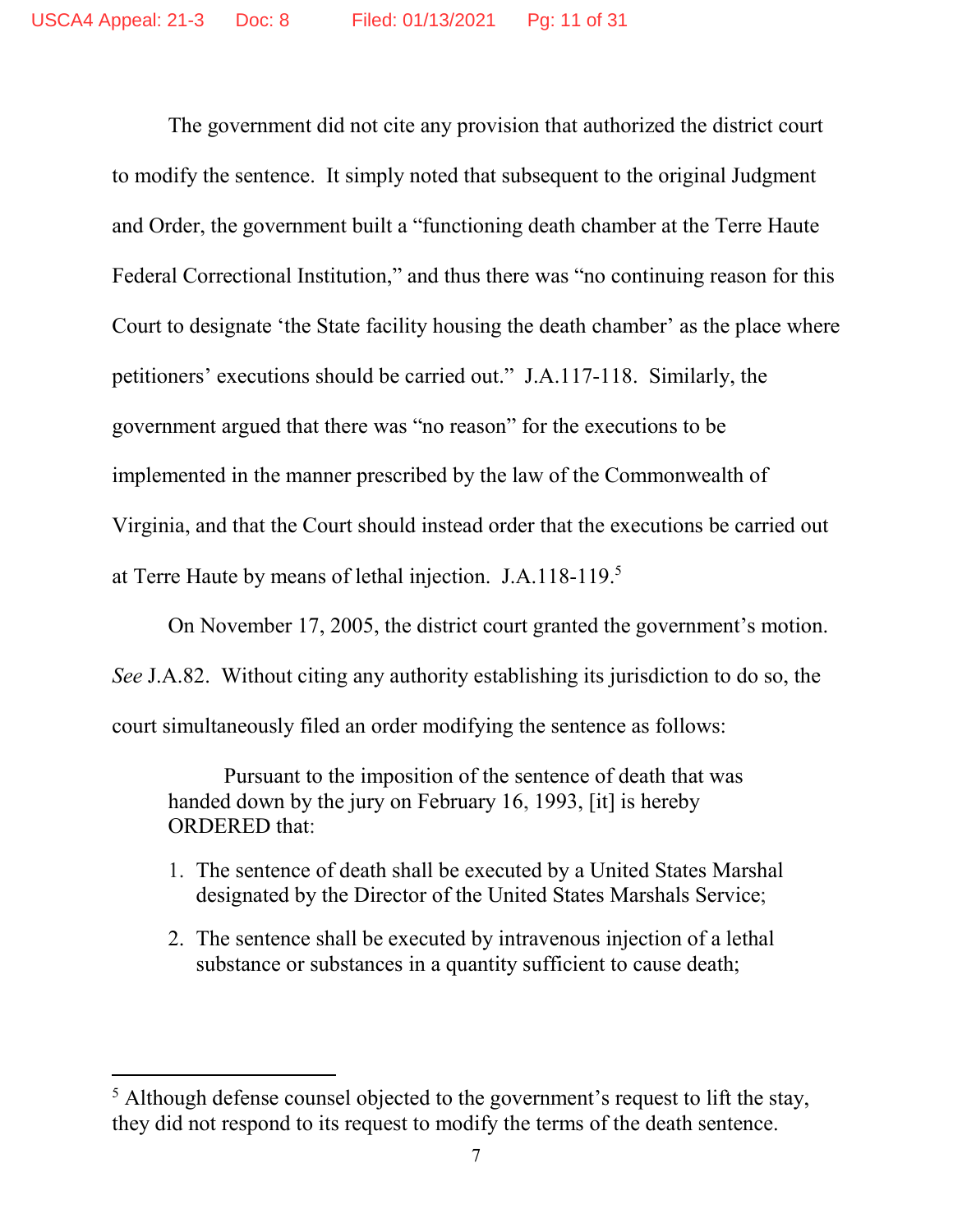- 3. The sentence shall be executed on a date and at a place designated by the Director of the Federal Bureau of Prisons;
- 4. Cory Johnson shall be committed to the custody of the Attorney General or his authorized representative for appropriate detention pending execution of the sentence;
- 5. The United States Marshal designated by the Director of the United States Marshal's Service to carry out the sentence of death shall promptly return to this Court the appended document to inform this Court that the sentence of death has been executed.

J.A.84.

Shortly thereafter, in 2006, the government was enjoined by the United States District Court for the District of Columbia from carrying out Mr. Johnson's execution pending a challenge to the government's lethal injection protocol. *See*  J.A.134 (recounting procedural history). That injunction was vacated on September 20, 2020. J.A.139.

On November 20, 2020, the Bureau of Prisons issued a notice to Mr. Johnson "that a date has been set for the implementation of your death sentence, pursuant to the Judgment and Order issued on June 1, 1993, by Judge James R. Spencer of the United States District Court for the Eastern District of Virginia." J.A.130. Pursuant to that notice, the government intends to execute Mr. Johnson by lethal injection on January 14, 2021, at the federal prison in Terre Haute, Indiana.

On January 10, 2021, Mr. Johnson filed a motion to vacate the 2005 orders on the grounds that the district court lacked jurisdiction to amend or modify the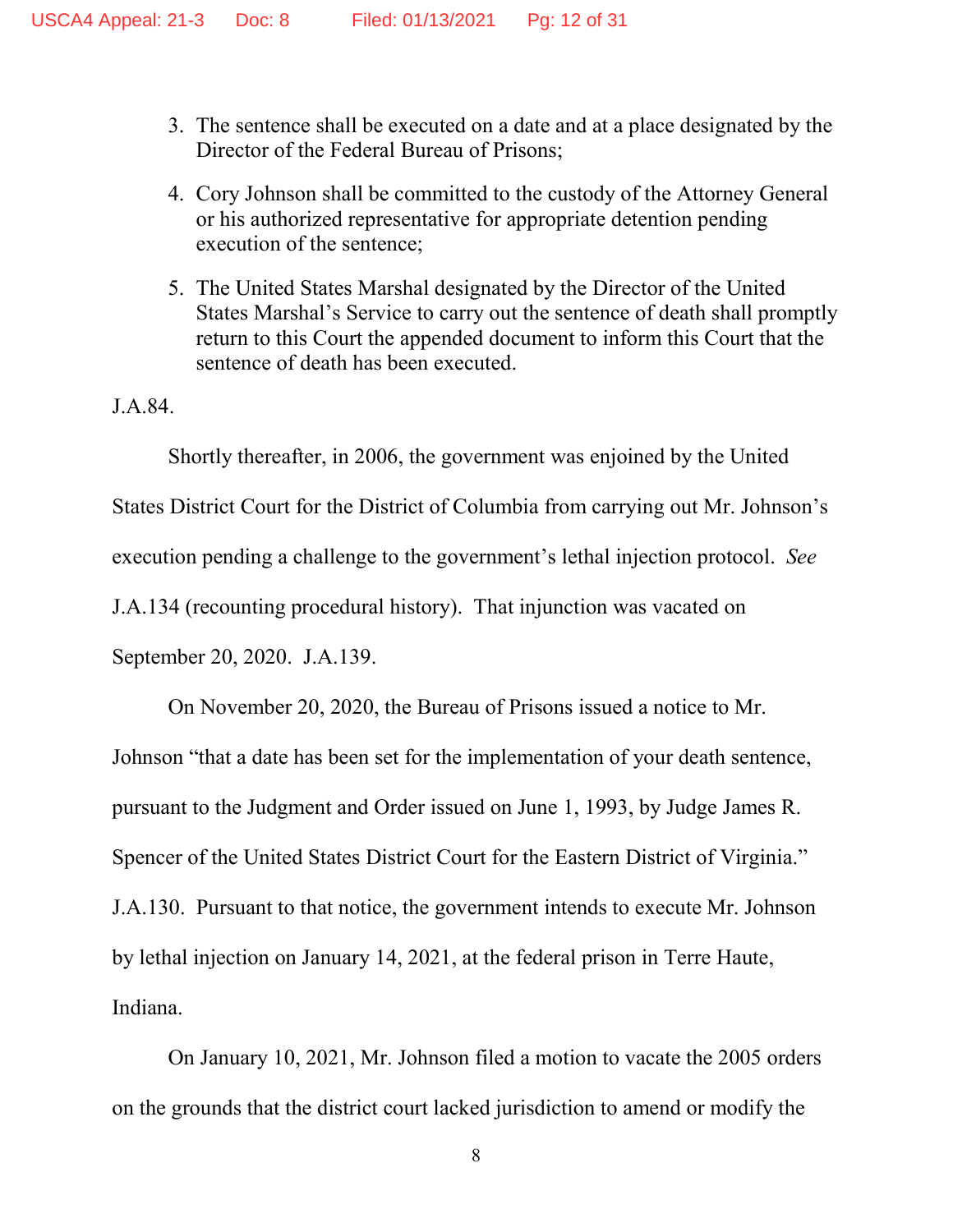original Judgment and Order. J.A.69. As Mr. Johnson noted, a separate court in this same Circuit recently came to the same conclusion on nearly indistinguishable facts. *See United States v. Higgs*, No. 98-cr-520, 2020 WL 7707165 (D. Md. Dec.  $29, 2020$ . <sup>6</sup> The district court entered an order requiring an expedited response from the government, no later than 8:00 a.m. on January 12, 2021, and further notified the parties it intended to rule on the matter without a reply from Mr. Johnson. J.A.173.

On January 12, 2021, the district court denied Mr. Johnson's motion. J.A.56. Mr. Johnson thereafter took this appeal.

#### **Summary of Argument**

This Court has taken a very narrow view of the authority of a district court to amend *any* aspect of a criminal sentence in the absence of an explicitly recognized exception authorizing such amendment. Only a few limited exceptions to this rule exist, none of which applies here. *See* 18 U.S.C. § 3582(c) (permitting sentence reductions for "extraordinary and compelling reasons," for certain elderly

<sup>&</sup>lt;sup>6</sup> The government has appealed that decision and the matter is pending before this Court. *See United States v. Higgs*, No. 20-18 (4th Cir.). Notably, the government *has not* appealed the district court's ruling that it lacked authority to amend the order implementing the death sentence. Instead, it has pursued an entirely different claim that a separate statute, which has no bearing on Mr. Johnson's case, authorized the court to presently designate the state law governing the implementation of the death the sentence. *See Higgs*, No. 20-18 (4th Cir.) (ECF No. 6 at 15-23). The government has simultaneously filed a petition for writ of certiorari before judgment to the Supreme Court on that issue.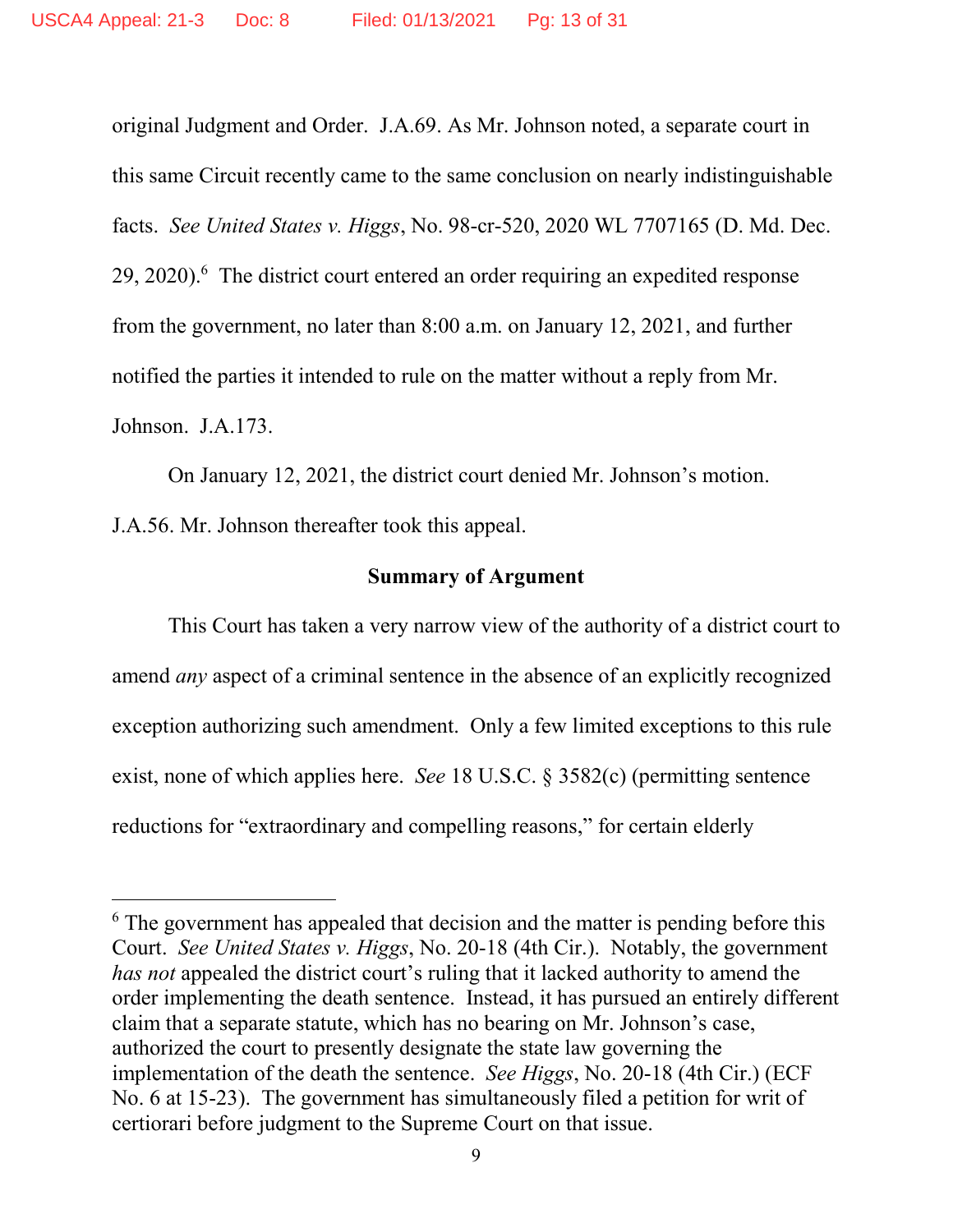prisoners, as "otherwise expressly permitted by statute," or pursuant to sentencing range reductions); Fed. R. Crim. P. 35 (permitting sentence corrections for clear error or sentence reductions for substantial assistance to the Government); *see also United States v. Chambers*, 956 F.3d 667, 671 (4th Cir. 2020) ("Generally, sentences may not be modified once imposed.").

Because there was no recognized exception authorizing the district court to amend Mr. Johnson's criminal Judgment and Order, the court lacked the authority to grant the government's 2005 motion to modify the terms of the death sentence. Since the court did not have the power to modify Mr. Johnson's sentence, its order purporting to do so was void for lack of jurisdiction.

The district court's failure to vacate these orders on the theory that the 2005 orders did not modify the judgment was erroneous. J.A.58. The Court's 1993 judgment became complete and final when, pursuant to this Court's remand order, it "enter[ed] appropriate orders for the executions in accordance with regulation [sic] promulgated by the Attorney General." *Tipton*, 90 F.3d at 903. At that point, its 1996 order implementing the sentence merged with the 1993 judgment. *See Berman v. United States*, 302 U.S. 211, 212 (1937) ("Final judgment in a criminal case means sentence. The sentence is the judgment."); *Parr v. United States*, 351 U.S. 513, 518 (1956). On its face, the 2005 order plainly modified the terms of the death sentence set out in the original Judgment and Order.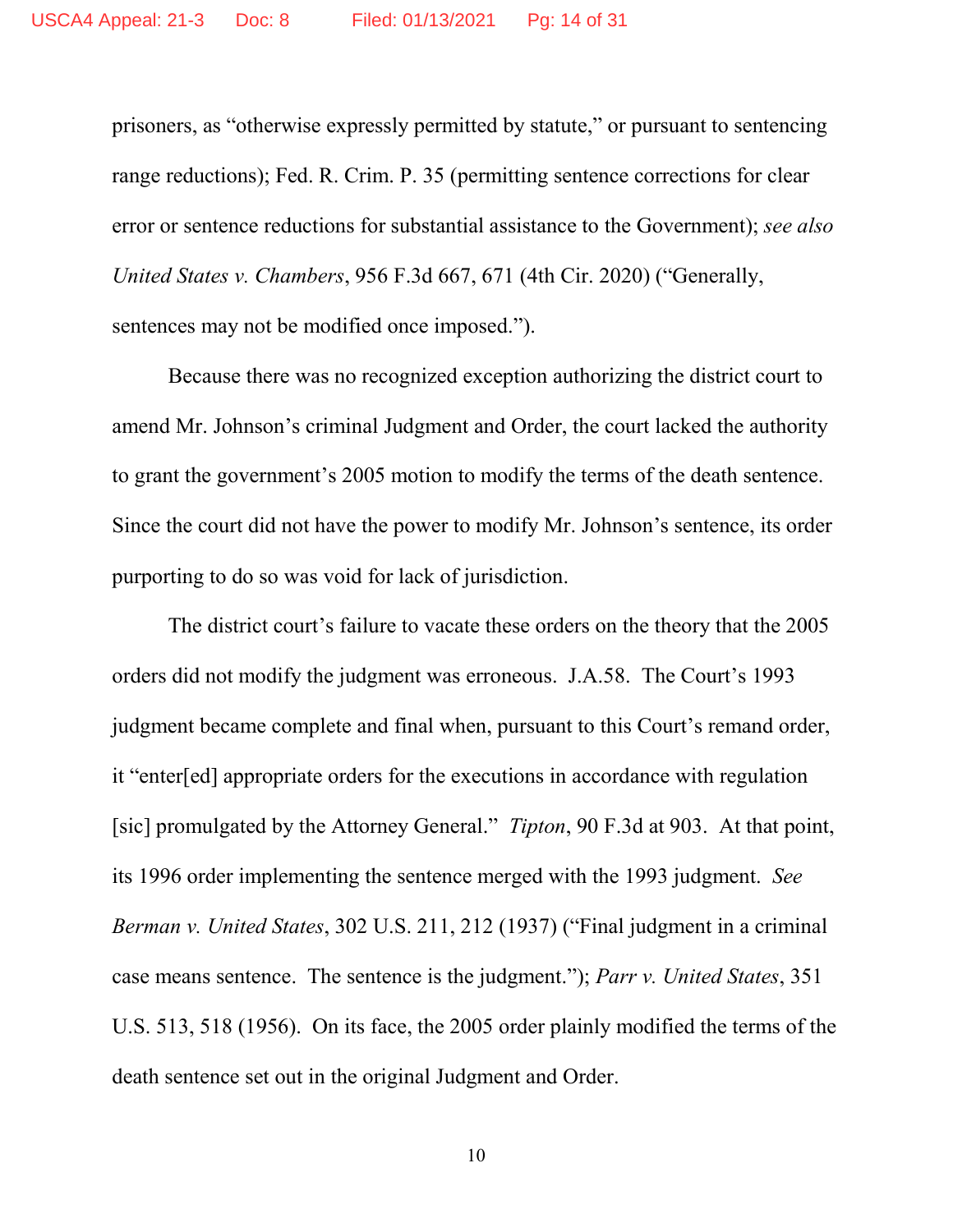Nor was the district court correct in concluding that the 1993 judgment was final on its own. That judgment required the sentencing order that followed in 1996 for there to be a final judgment to be implemented by the government.

To the extent the district court deemed the motion untimely, that concern does not foreclose relief. Challenges to a court's jurisdiction can never be forfeited or waived. In fact, once such a challenge is raised, a court must consider it. *United States v. Cotton*, 535 U.S. 625, 630 (2002); *Gonzalez v*. *Thaler*, 565 U.S. 134, 141 (2012).

#### **Standard of Review**

This Court reviews questions of law, including the interpretation of criminal statutes, de novo. *See United States v. Chacon*, 533 F.3d 250, 253 (4th Cir. 2008).

#### **Argument**

#### **I. The District Court Erred in Concluding it had Jurisdiction to Modify the Original Judgment and Order Implementing the Death Sentence.**

#### **A. A criminal sentence cannot be amended, except under limited circumstances that are not present here.**

A "'judgment of conviction that includes [a sentence of imprisonment] constitutes a final judgment' and may not be modified by a district court except in limited circumstances." *Dillon v. United States*, 560 U.S. 817, 824 (2010) (alteration in original) (quoting 18 U.S.C. § 3582(b)); *see also United States v. Chambers*, 956 F.3d 667, 671 (4th Cir. 2020) ("Generally, sentences may not be modified once imposed."). Specifically, "[a]fter sentence has been imposed, the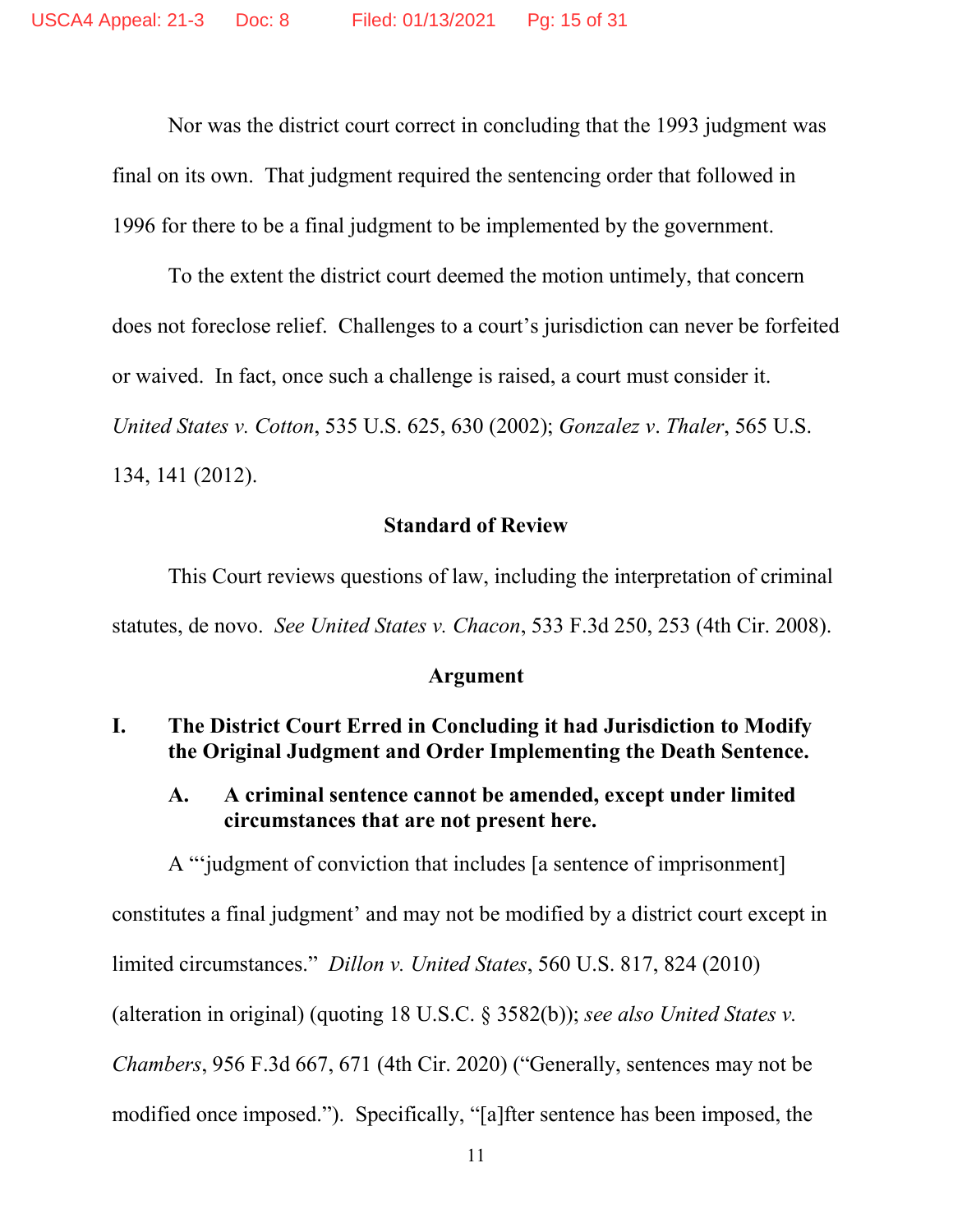district court may not alter the sentence except as authorized by Fed. R. Crim. P. 35 or 18 U.S.C.A. § 3582(c)." *United States v. Griffin*, 60 F.3d 826, 1995 WL 417628, \*2 (4th Cir. 1995) (unpublished table decision); *accord United States v. Fraley*, 988 F.2d 4, 6 (4th Cir. 1993).

In its 2005 motion seeking to modify the Original Judgment and Order, the Government did not acknowledge the prohibition on modifying criminal judgments, nor did it suggest which of the limited exceptions would apply to permit a sentence modification in Mr. Johnson's case. Neither Federal Rule of Criminal Procedure 35 nor § 3582(c) authorized an amendment to Mr. Johnson's judgment, and the Government never contended otherwise.

Rule 35(a) allows courts to "correct a sentence that resulted from arithmetical, technical, or other clear error." And Rule 35(b) allows courts to reduce a sentence if the defendant has provided substantial assistance to the Government in another prosecution.<sup>7</sup> Neither provision applies here.

Section 3582(c) is likewise inapplicable. It permits sentencing reductions for "extraordinary and compelling reasons," and for certain prisoners over seventy years of age. 18 U.S.C.  $\S$ § 3582(c)(1)(A)(i)–(ii). And it permits sentencing

<sup>&</sup>lt;sup>7</sup> Rule 35 sentence corrections or reductions must also occur within fourteen days or one year of sentencing, respectively. Fed. R. Crim. P. 35(a), (b)(1). These deadlines have long passed. Later motions for sentence reduction are permitted only in limited circumstances not applicable here. *See* Fed. R. Crim. P. 35(b)(2).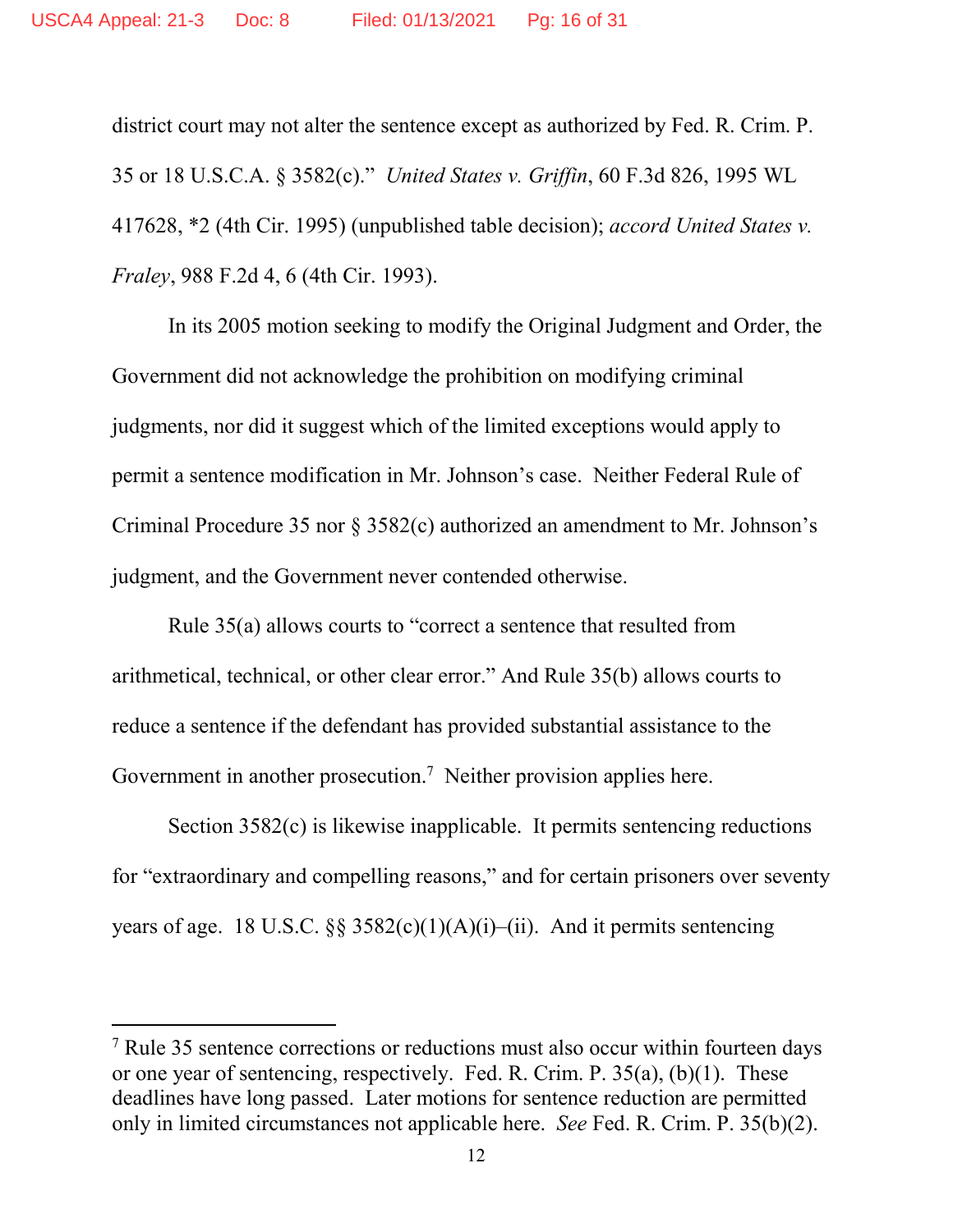modifications to a "term of imprisonment" that are "otherwise expressly permitted by statute" or Rule 35, § 3582(c)(1)(B), and in certain circumstances where sentencing ranges have been lowered by the United States Sentencing Commission,  $\S 3582(c)(2)$ . Again, none of these circumstances is present here, and the Government does not contend otherwise.

Title 18 U.S.C. § 3582(b) makes clear that the above-listed narrow circumstances are the exclusive exceptions to the prohibition on sentence modifications:

- (a) Effect of finality of judgment.—Notwithstanding the fact that a sentence to imprisonment can subsequently be—
	- (1) modified pursuant to the provisions of subsection (c);
	- (2) corrected pursuant to the provisions of rule 35 of the Federal Rules of Criminal Procedure and section 3742; or
	- (3) appealed and modified, if outside the guideline range, pursuant to the provisions of section 3742;

a judgment of conviction *that includes such a sentence* constitutes a final judgment *for all other purposes*.

18 U.S.C. § 3582(b) (emphasis added).

In the absence of an applicable exception set forth in either Rule 35 or § 3582(c), the district court lacked authority to modify Mr. Johnson's Judgment and Order nine years after it was imposed. Indeed, this Court has "taken a very narrow view of the authority of district courts to amend *any* aspect of a criminal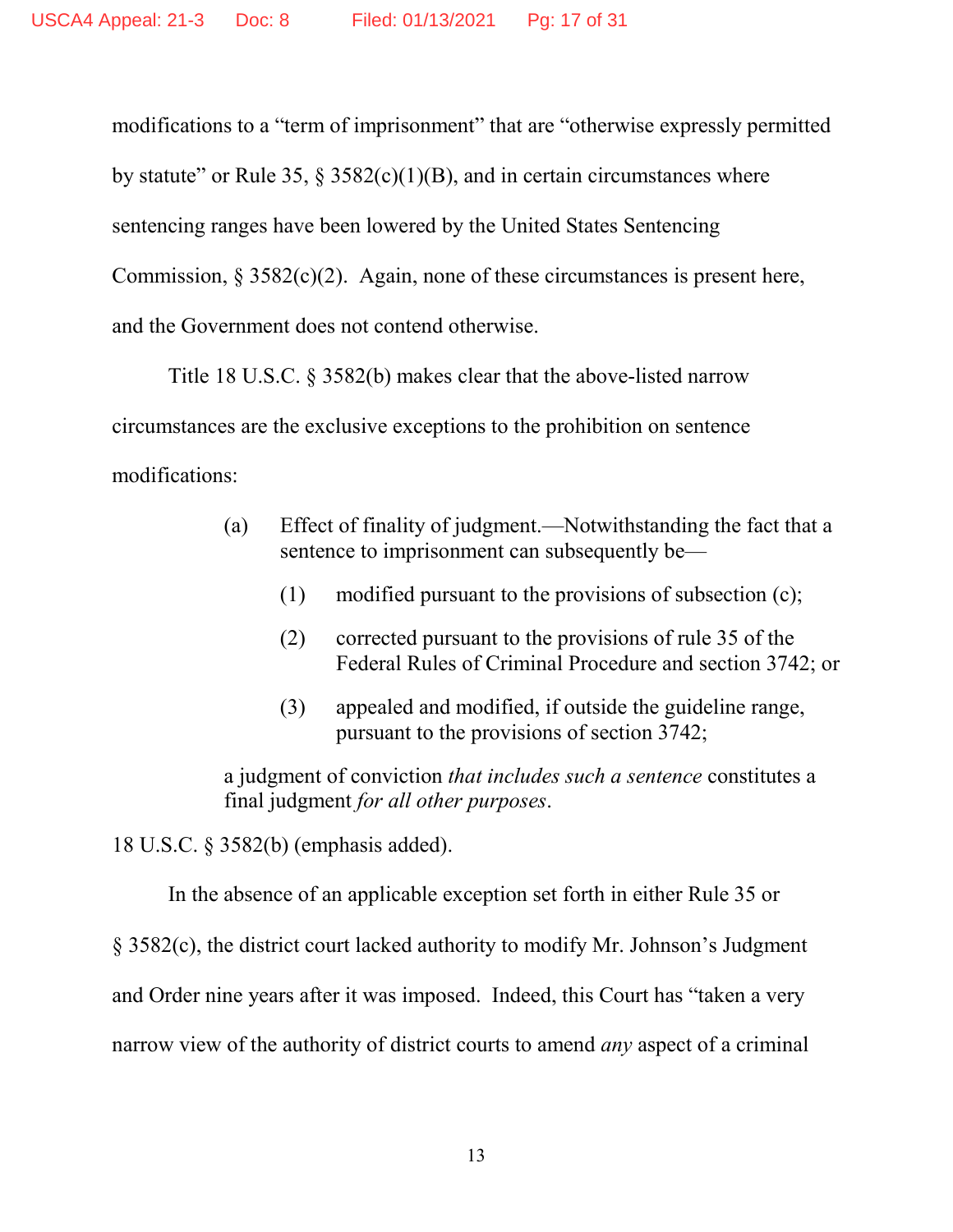sentence in the absence of an explicitly recognized exception authorizing such amendment." *Higgs*, 2020 WL 7707165, at \*4.

In *United States v. Jones*, 238 F.3d 271, 272-73 n.2 (4th Cir. 2001) (per curiam), this Court held that a district court lacked authority to amend the defendant's judgment to require immediate payment of a \$10,000 fine imposed four years earlier, even though the amendment sought to bring the sentence in compliance with subsequent case law. As the Court observed, "[a]lthough there are circumstances under which a district court may modify or correct a criminal judgment order, none of them authorize[s] the district court to [amend a judgment] based solely on a subsequent change in case law." *Jones*, 238 F.3d at 272. Moreover, this Court specifically rejected the government's argument that it should nevertheless affirm the district court's amending order because the defendant could not "show that he was harmed by the amendment." *Id*.

Notably, the amendment at issue in *Jones* did not change the sentence that was imposed; the amount of the fine stayed the same. Rather, it changed the *implementation* of the sentence. The terms of the original judgment stated that the fine would be paid pursuant to a payment schedule established by the Bureau of Prisons, whereas the amendment required that that the fine "shall be due and payable immediately." *Id*. If a district court lacks authority to change the terms of the implementation of a fine, it follows *a fortiori* that it has no authority to change the terms of the implementation of a death sentence.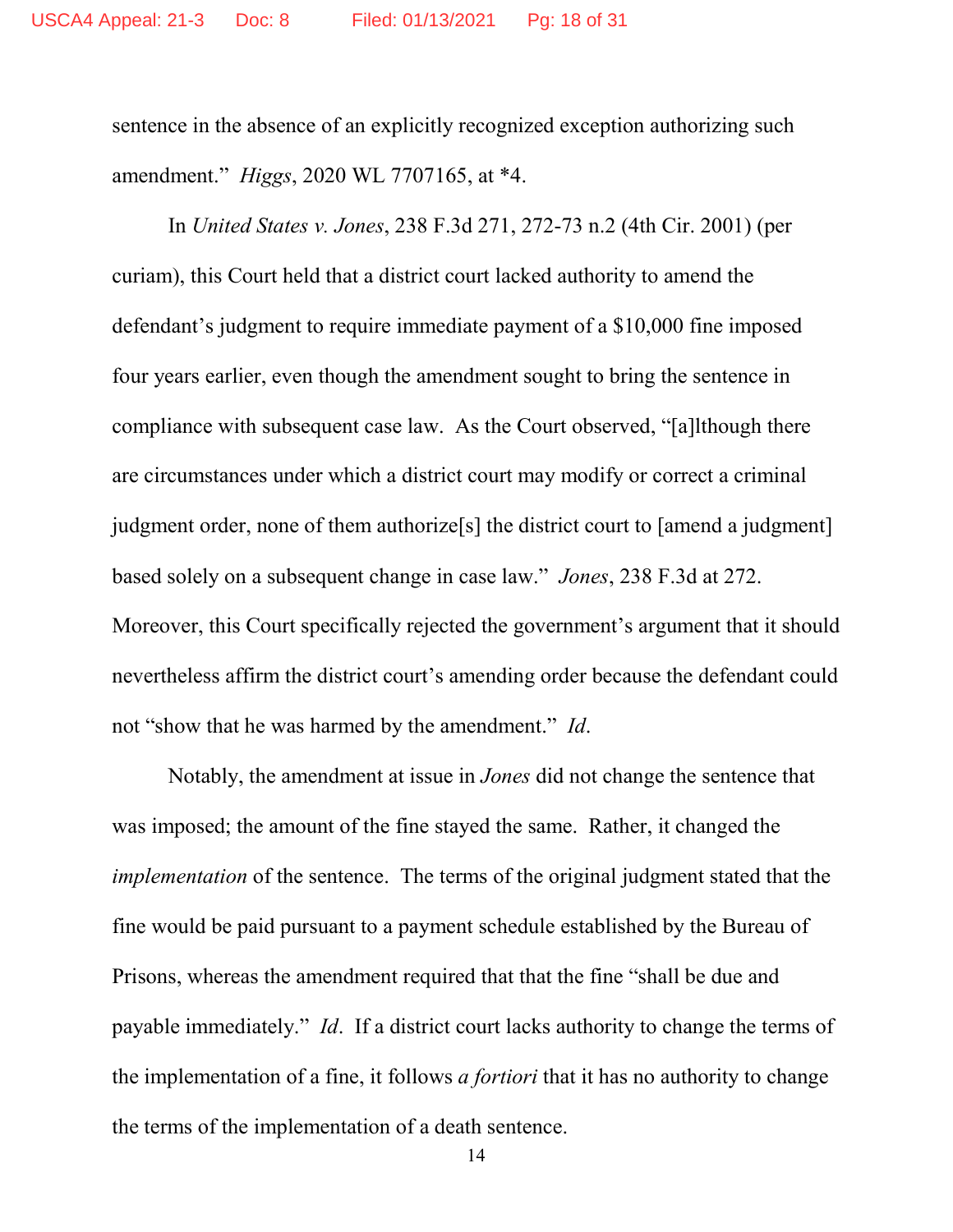This Court's opinion in *United States v. Lightner*, 266 F. App'x 240, 242 (4th Cir. 2008), is also instructive. There, the district court sought to "clarify the verbiage used in Mr. Lightner's Judgment and Commitment" regarding payment of a fine. This Court explained that while the district court's action was "intended to clarify the language of the sentencing court and to enforce the sentencing court's original intent, [this Court] find[s] that the district court's opinion constituted an unauthorized amendment to the judgment … 'through the back door,'" and invalidated the amendment. *Id*.

*Lightner* is consistent with the longstanding principle that even the most minor changes that have the effect of altering final criminal judgments are improper. In "criminal cases, as well as civil, the judgment is final for the purpose of appeal when it terminates the litigation between the parties on the merits and leaves nothing to be done but to enforce by execution what has been determined." *Berman v. United States*, 302 U.S. 211, 212–13 (1937) (internal quotation marks and citations omitted). *Berman* therefore rejected a district court's attempt to resentence a defendant by adding a one-dollar fine to each count of conviction while otherwise not altering the initial sentence. *Id.* at 212, 214.

#### **B. The district court's 2005 orders modifying the sentence are void for lack of jurisdiction.**

None of the limited exceptions under which a court can modify a criminal judgment applied in Mr. Johnson's case. In the absence of an applicable

15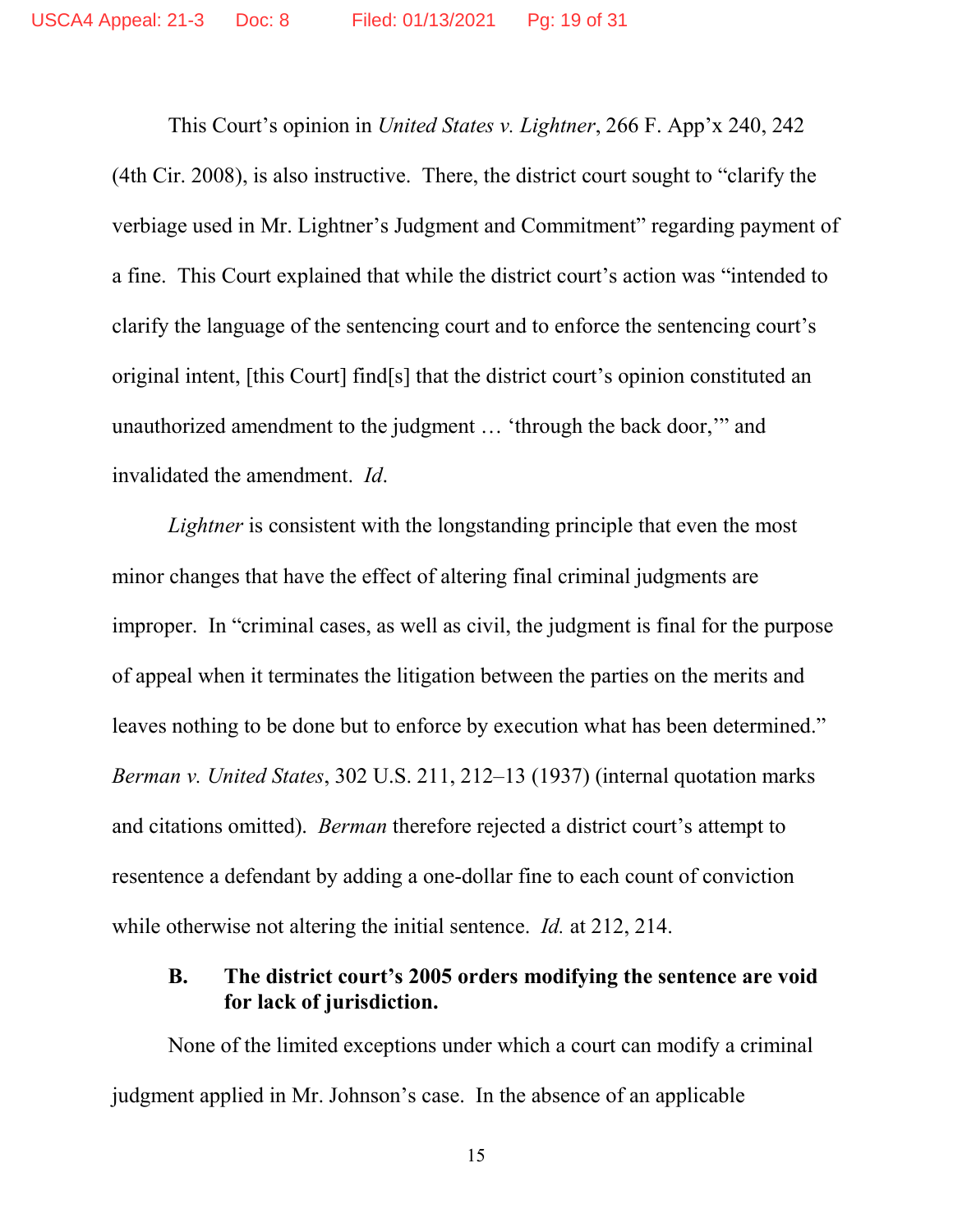exception, the Court lacked jurisdiction to grant the government's motion to vacate the terms of the death sentence and enter a modified judgment and order. *See United States v. Washington*, 549 F.3d 905, 916-17 (3d Cir. 2008) (district court lacked authority to vacate sentence procured by defendant's fraudulent impersonation of another individual because it had no inherent power to modify sentence for reason not enumerated in Rule 35 or section 3582(c)).

This is not a controversial point. Indeed, the government explicitly admitted this in the *Higgs* matter on appeal before another panel of this Court. There, the government sought to modify the final judgment and order setting forth the procedures for carrying out Mr. Higgs's federal death sentence. That judgment, which was entered in 2001, specified that the execution was to be implemented in accordance with the laws of the state in which Mr. Higgs was sentenced—*i.e*., Maryland. That state, however, abolished the death penalty in 2013, more than 12 years after Mr. Higgs was sentenced by the district court. In the absence of state law by which to carry out the sentence, the government asked the court in August 2020 to amend its 2001 judgment and order and direct that the execution be carried out in Indiana pursuant to Indiana law. *Higgs*, 2020 WL 7707165, at \*1.

But upon being confronted with unambiguous law that a criminal sentence may not be modified by a district court except in limited circumstances—none of which applied—the government relented. As the district court remarked, "the Government put forth a 19-page reply, *conceding* for the first time *that the Court*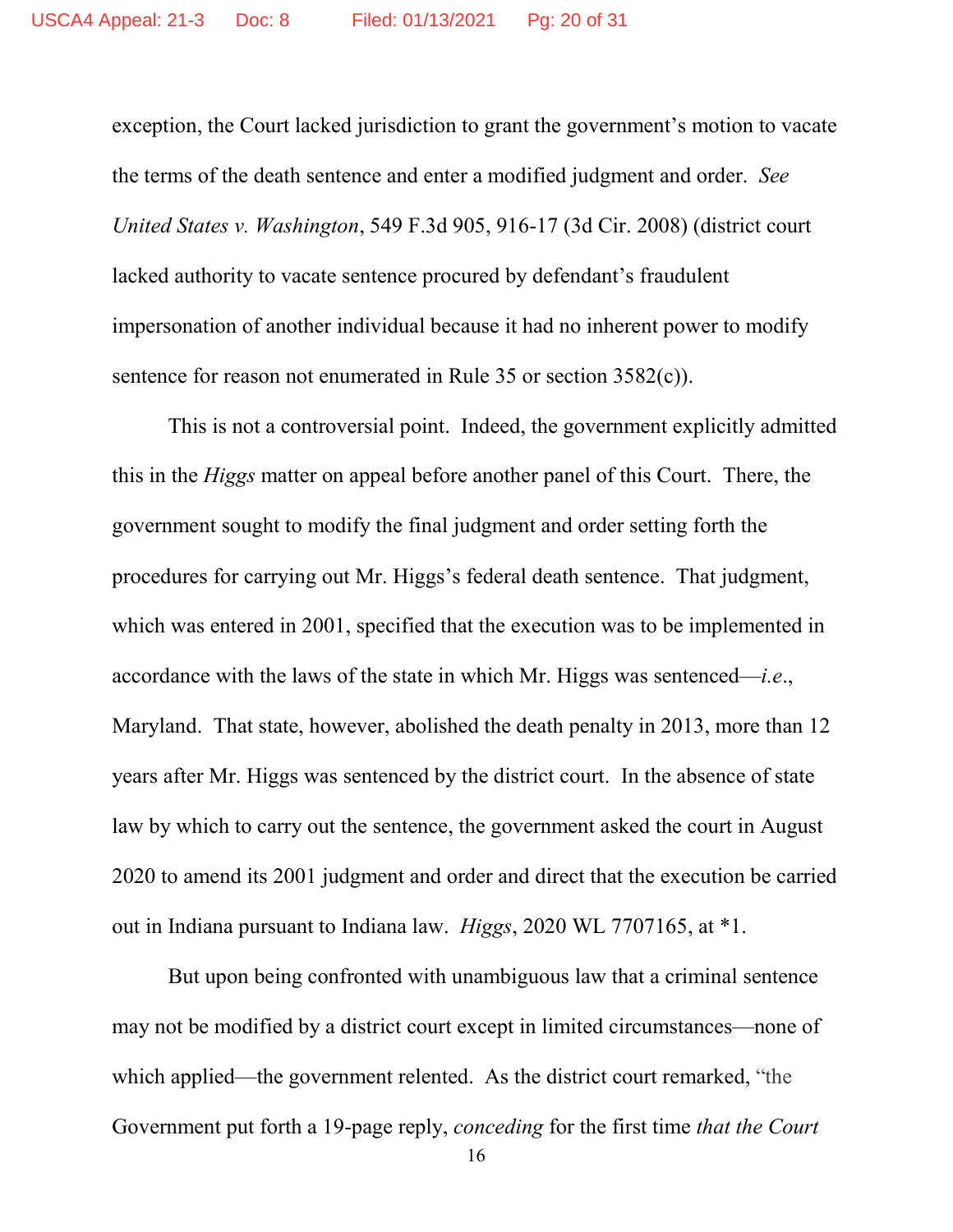*indeed lacked the authority to amend the judgment*." *See Higgs*, 2020 WL 7707165, at  $*3$  (emphasis added).<sup>8</sup>

It is axiomatic that a judgment rendered by a court lacking jurisdiction is void. *See, e.g.*, *Burnham v. Superior Ct. of Cal*., 495 U.S. 604, 608-09 (1990). Consequently, because the district court lacked jurisdiction to modify Mr. Johnson's original Judgment and Order, its 2005 orders purporting to do so are and were—a legal nullity.

#### **C. The district court's conclusion that the 1996 execution order is severable from the criminal judgment is erroneous.**

The district court held that the 2005 orders did not modify the criminal judgment because they only modified the means by which the sentence is to be implemented. J.A.135. But that reasoning is plainly foreclosed by *Jones*, which makes no such distinction. If a court cannot amend the terms by which a fine is collected without running afoul of the prohibition against amending criminal

<sup>8</sup> The government's current argument in *Higgs* is that the court had the authority to enter the requested sentencing order because of a specific provision contained in 18 U.S.C. § 3596(a), which provides in pertinent part: "If the law of the State does not provide for implementation of a sentence of death, the court shall designate another State, the law of which does provide for the implementation of a sentence of death, and the sentence shall be implemented in the latter State in the manner prescribed by such law." Whatever the merits of that argument, there is no analogous statute that authorized the district court in Mr. Johnson's case to vacate the prior sentencing order and amend the judgment with the provisions set out in the 2005 sentencing order.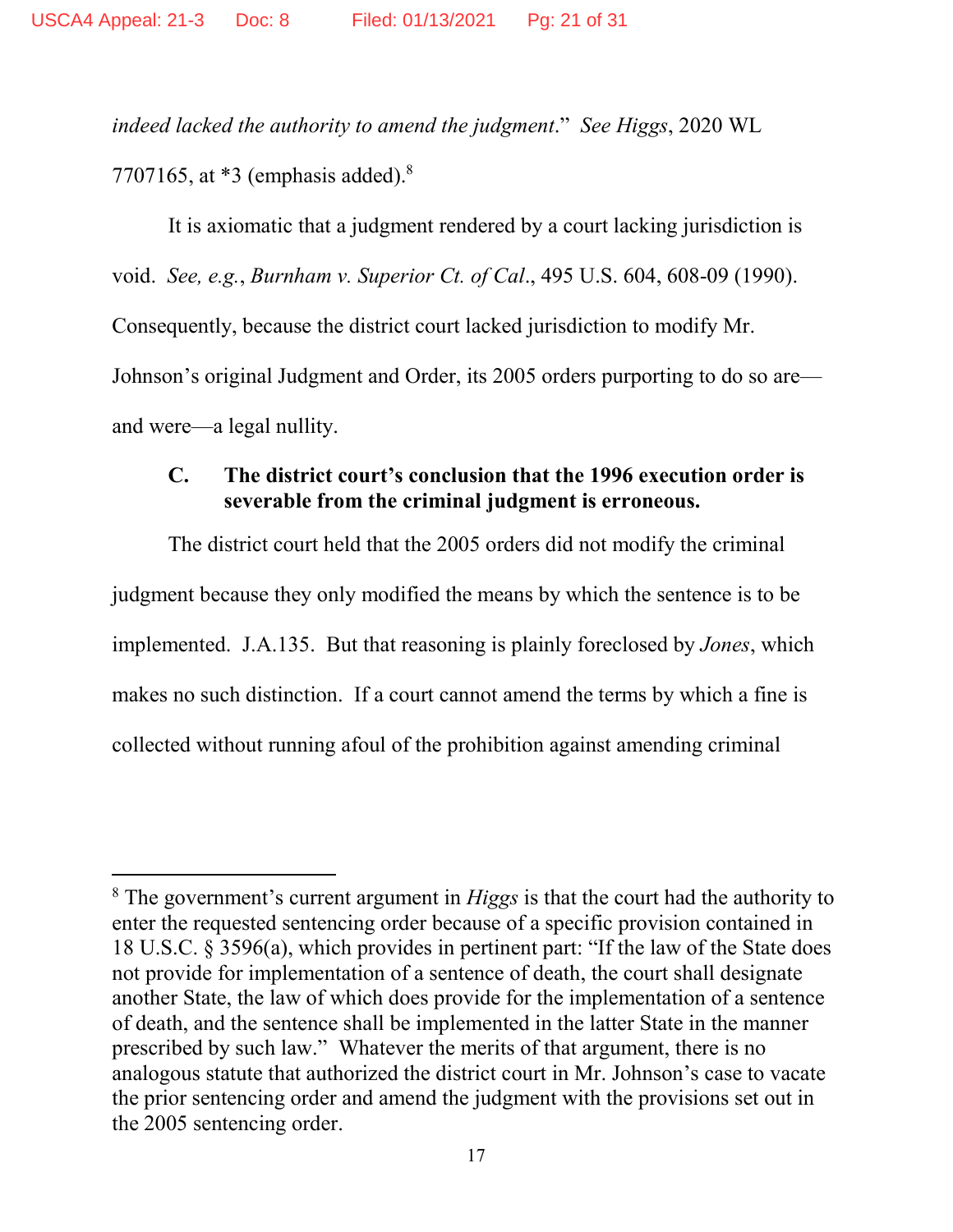judgments, *Jones*, 238 F.3d at 272, surely it cannot change the terms by which a death sentence is carried out.

Additionally, the 2005 execution order stated that it was being made "[p]ursuant to the imposition of the sentence of death that was handed down by the jury on February 16, 1993," J.A.84. The order, by its own terms, plainly sought to modify the original 1993 judgment itself.

Moreover, the government requested an alteration to what was unambiguously part of Mr. Johnson's death sentence—the requirement that it be carried out at a Virginia correctional facility in the manner prescribed by Virginia law. Again, if the addition of a one-dollar fine is sufficiently meaningful to constitute an impermissible change in sentence, *Berman*, 302 U.S. at 212–14, then a change in the law governing the manner of execution and the place where it is to be carried out is as well.

Implicit in the district court's denial is the notion that the 1996 execution order is somehow severable from the judgment. This is mistaken. In fact, the Court's 1993 judgment became complete and final only when, pursuant to this Court's remand order, it "enter[ed] appropriate orders for the executions in accordance with regulation promulgated by the Attorney General." *Tipton*, 90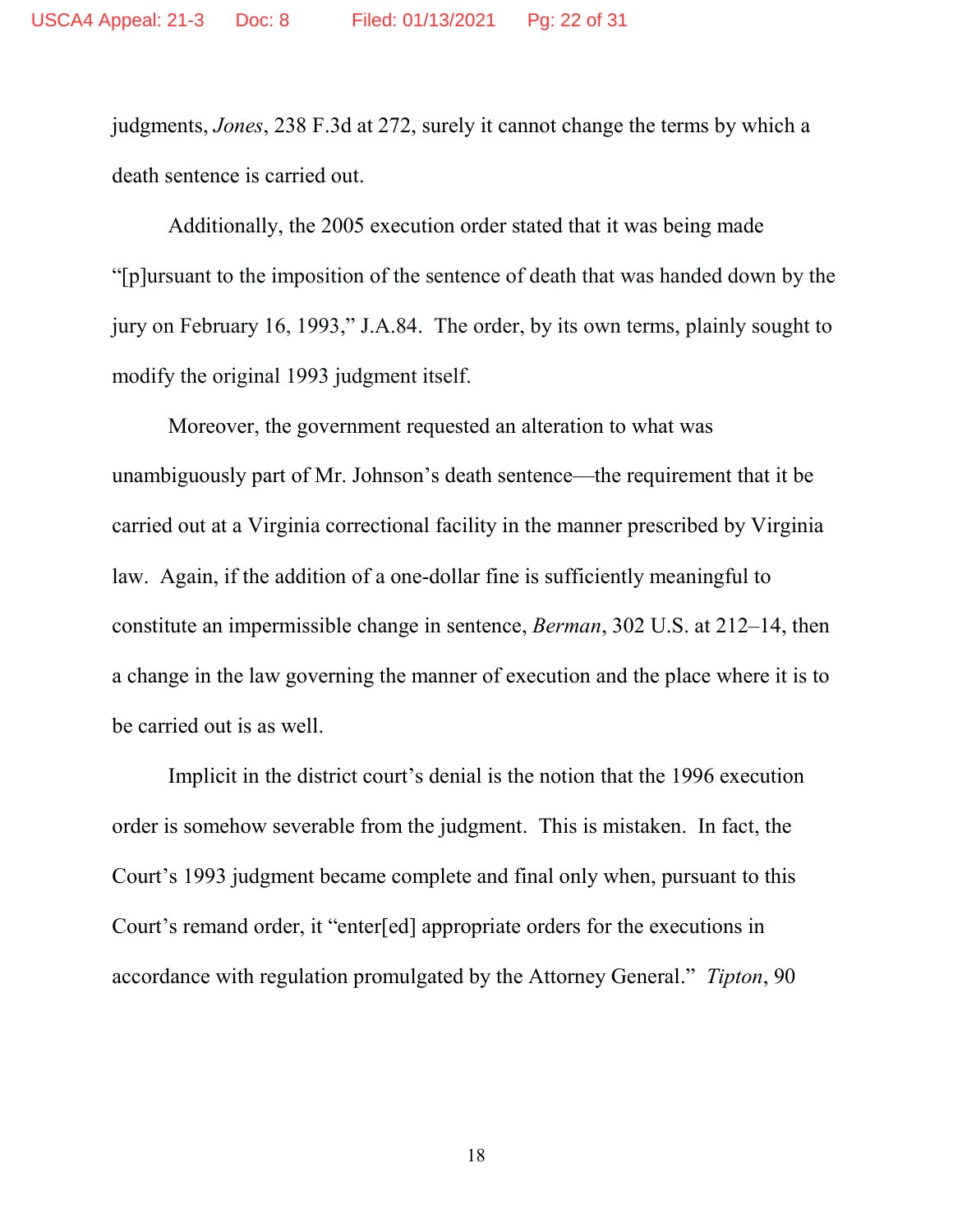F.3d at 903.<sup>9</sup> At that point, its 1996 order implementing the sentence merged with the 1993 judgment to become the Judgment and Order in this case. *See Berman v. United States*, 302 U.S. 211, 212 (1937) ("Final judgment in a criminal case means sentence. The sentence is the judgment."); *Parr v. United States*, 351 U.S. 513, 518 (1956); *accord Burton v. Stewart*, 549 U.S. 147, 156 (2007) (per curiam). *See also Higgs*, 2020 WL 7707165, at \*4 n.2 (rejecting the argument that "the relevant portion of the written Judgment and Order, including the statutory references and procedural directives, is not in fact part of the sentence," finding it to be "wholly unpersuasive, both as a practical matter and in light of the Supreme Court and Fourth Circuit precedent described herein.") (citing *Berman*, 302 U.S. at 212).

Indeed, the judgment could not have been final at the conclusion of the 1993 sentencing hearing because it was *unenforceable* until an appropriate order was entered alongside it. *See* J.A.90-91 (district court noting that judgment could not be given effect unless and until it received appropriate instructions from this Court about its authority to enter an order authorizing the government to implement the death sentence). Following the entry of the initial 1993 judgment, both parties elected to appeal, and the Fourth Circuit disposed of their claims. The parties' right of appeal therefore culminated in the 1996 order, which the Fourth Circuit

<sup>&</sup>lt;sup>9</sup> Indeed, the district court indicated at the 1993 sentencing hearing that it would have otherwise entered the sentencing order at that time but for its ruling that it lacked the authority to do so. J.A.90-91.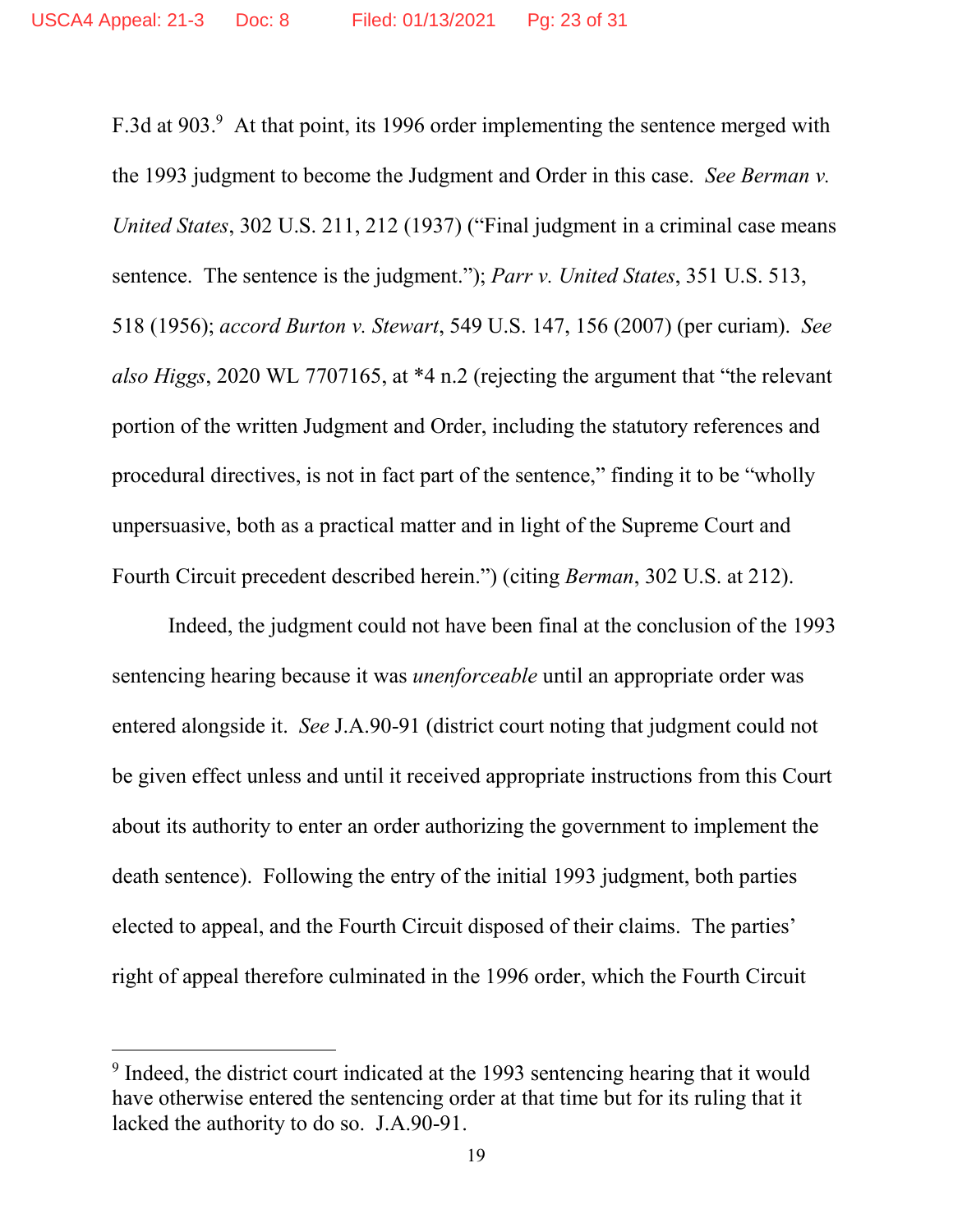directed the district court to enter upon its review of (among other claims) the sentencing issue. Accordingly, the judgment was not "final," with preclusive effect to further amendments, until the 1996 order resolved the issues appealed by the parties. *See United States v. Martin*, 913 F.2d 1172, 1177 (6th Cir. 1990).

#### **D. The district court's reliance on Rule 35 and § 3582 in denying Mr. Johnson's motion is misplaced.**

The district court ruled that it was without authority to grant Mr. Johnson's request and vacate its 2005 orders because the motion does not come within the ambit of Rule 35 and § 3582. J.A.59. Respectfully, this gets the analysis precisely backwards. Indeed, the fact that the court now recognizes that these provisions do not authorize vacatur of an execution order is exactly why its 2005 orders—which themselves were vacaturs of the 1996 execution order—are, and were, null and void. The court never had authority under Rule 35 and § 3582 to enter the 2005 orders in the first place, and it cannot rely on a Catch-22 to preserve those orders now. $10$ 

Indeed, the court never identifies the source of its authority to grant the government's 2005 request to modify the terms of the death sentence. Although it asserts that it "undoubtedly had subject-matter jurisdiction over this criminal

<sup>&</sup>lt;sup>10</sup> The court's attempt to distinguish *Higgs* is similarly misplaced. J.A.59. Rather than apply the reasoning of that decision to determine whether it had authority to grant the government's request in 2005 to amend the terms of Mr. Johnson's death sentence, the district court instead holds that *Higgs* precludes it from considering Mr. Johnson's *current* motion. *Id.* This stands the relevant analysis on its head.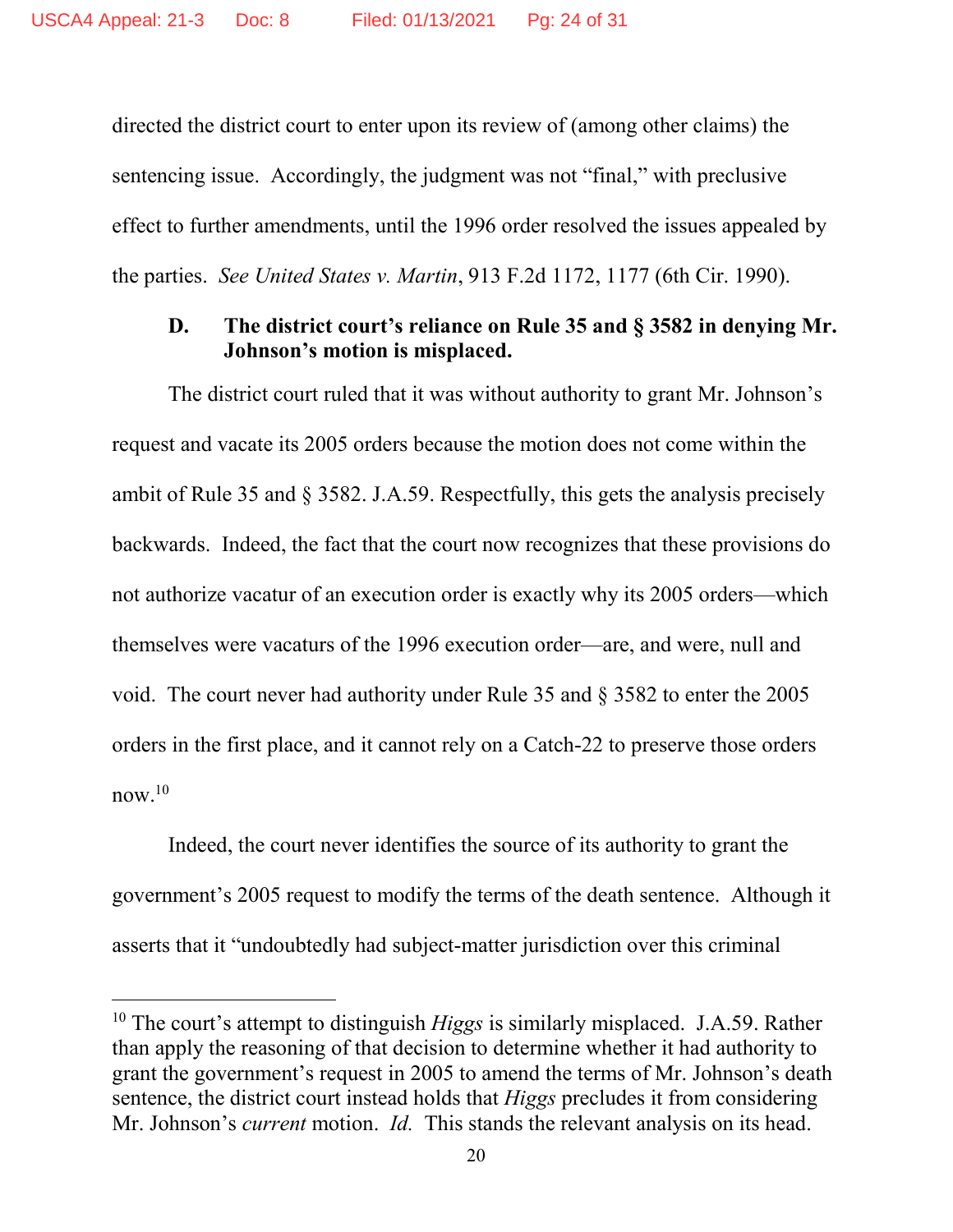prosecution," that blanket assertion of authority runs headlong into this Court's well-established law that a district court simply cannot amend a criminal sentence, unless very narrow circumstances exist, which were not present here.

#### **E. The "timeliness" objections are misplaced.**

As the Supreme Court has explained, the term "jurisdiction" means "the courts' statutory or constitutional power to adjudicate the case." *United States v. Cotton*, 535 U.S. 625, 630 (2002) (quoting *Steel Co. v. Citizens for Better Environment*, 523 U.S. 83, 89 (1998)). Because a challenge to a court's jurisdiction "involves a court's power to hear a case, [it] can never be forfeited or waived. Consequently, defects in subject-matter jurisdiction require correction regardless of whether the error was raised in district court." *Cotton*, 535 U.S. at 630. *See also Gonzalez v. Thaler*, 565 U.S. 134, 141 (2012) ("When a requirement goes to subject-matter jurisdiction, courts are obligated to consider *sua sponte* issues that the parties have disclaimed or have not presented. … Subject-matter jurisdiction can never be waived or forfeited. The objections may be resurrected at any point in the litigation, and a valid objection may lead a court midway through briefing to dismiss a complaint in its entirety."). Thus, contrary to the district court's suggestion, a challenge to a court's jurisdiction to issue an order can never be time-barred.

Here, the district court simply did not have jurisdiction to entertain the government's request that it modify the terms of Mr. Johnson's death sentence.

21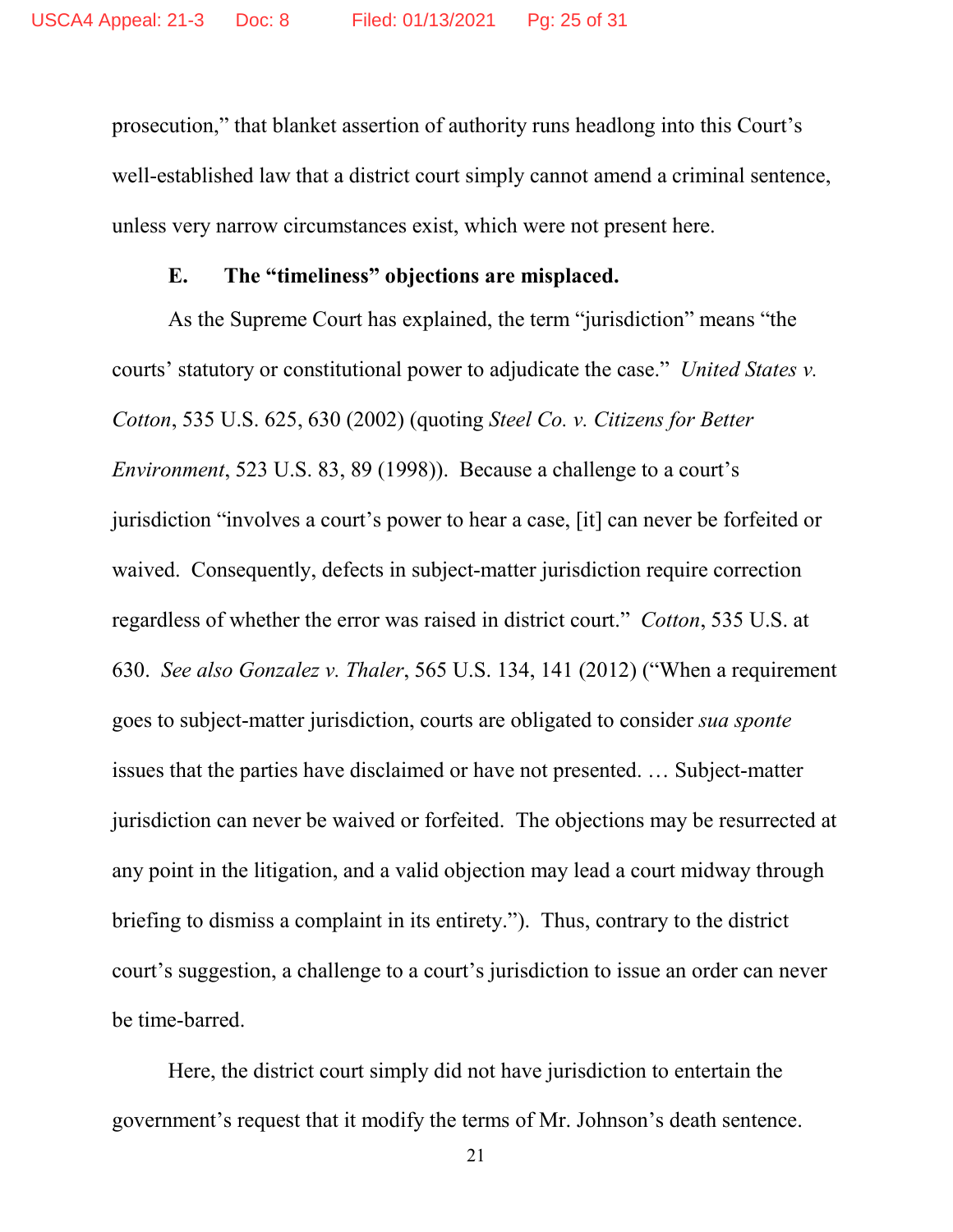The law is clear that the only authority that provides a district court with the power to modify a criminal sentence is Rule 35(a) and 18 U.S.C. § 3582. Absent the applicability of either exception, a district court cannot modify a criminal sentence. Any such order is a legal nullity, and the order is void, because the court never had the power to enter it in the first place. Nor can forfeiture of the parties or the passage of time retroactively confer jurisdiction on a court.

The district court's reliance on *Kentrick v. Ryan*, 540 U.S. 443 (2004), and *United States v. Taylor*, 778 F.3d 667 (7th Cir. 2015), is misplaced. J.A.60-61. *Kentrick* concerned an entirely separate matter, whether Federal Bankruptcy Rules 4004 and 9006(b)(3) are properly categorized as "jurisdictional" or "claimprocessing rules." 540 U.S. at 455. And *Taylor* merely stands for the proposition that a district court retains jurisdiction to determine *whether it has jurisdiction* to grant a motion for a sentence reduction pursuant to § 3582(c). 778 F.3d at 670. It does not stand for the proposition that a court has jurisdiction to *grant* a motion under  $\S 3582(c)$  if the request does not meet the bases established by the statute.

Most importantly, neither of these cases addresses the central legal principle at issue here: whether a district court can, absent an applicable exception, circumvent the prohibition on the amendment of a criminal sentence. The district court's opinion does not adequately engage with the import of the controlling Fourth Circuit case on this issue, *Jones*, let alone explain how the holding in that

22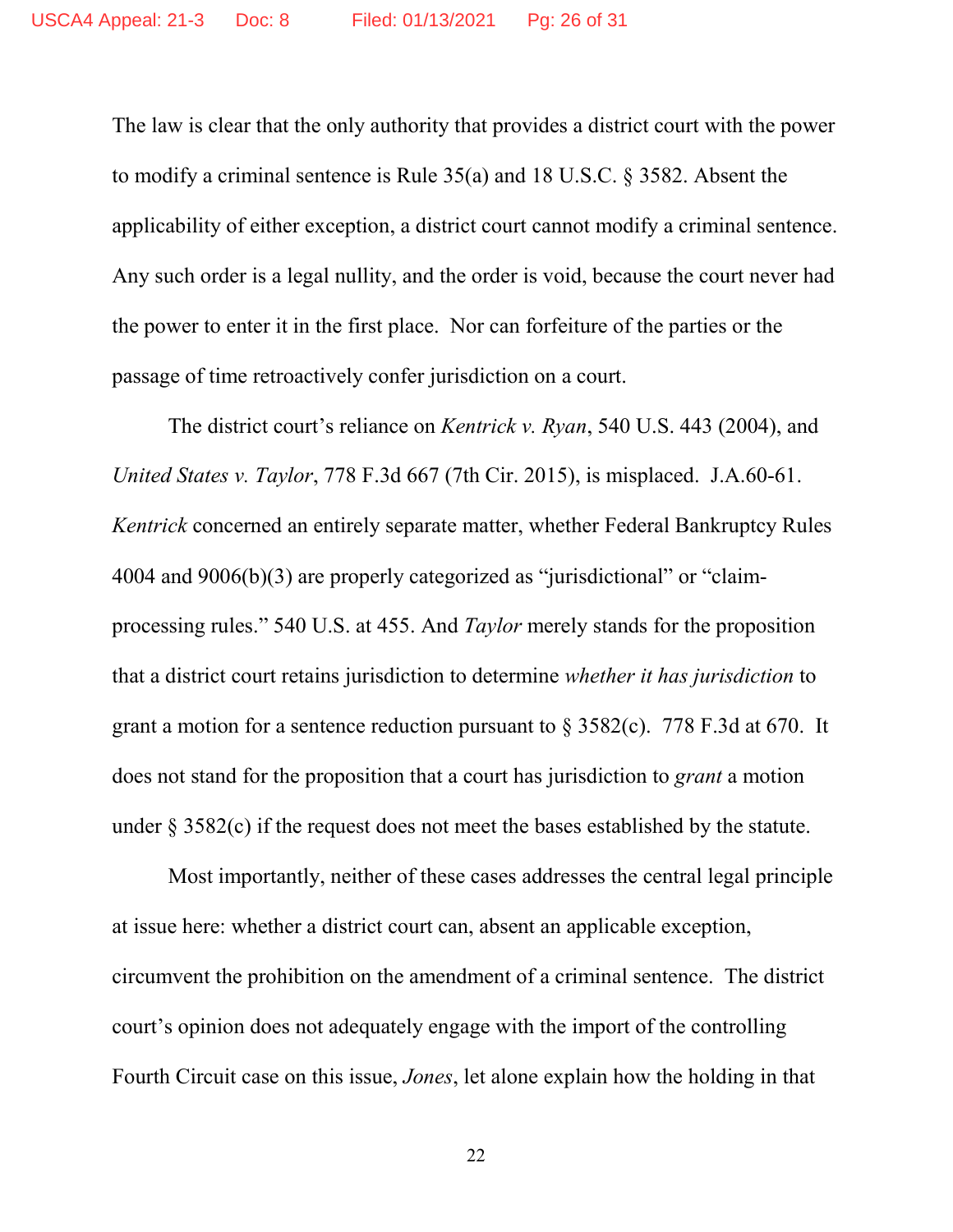case squares with its determination that it had authority to grant the government's 2005 request to modify the terms of Mr. Johnson's death sentence.

Finally, the district court cited no authority for the proposition that a "statute of limitations" defense applies to the prohibition on the amendment of a criminal sentence. J.A.60 n.3. Its invocation of the prohibition on successive  $\S 2255$ motions is similarly misguided. J.A.60. The premise of this argument is that Mr. Johnson lost his chance to point out that the 2005 orders were void by failing to file a claim pursuant to § 2255 motion. But such a vehicle is unnecessary here. Indeed, as the court itself conceded, "any action by a court without subject-matter jurisdiction is 'ultra vires' and therefore void." J.A.61 (quoting *United States v. Hartwell*, 448 F.3d 707, 715 (4th Cir. 2006)).

Contrary to the district court's suggestion, it does not take the challenge of a party to deprive an "ultra vires" and "void" order of its legal effect; it is a nullity of its own accord, by virtue of the fact that the court lacked the authority to enter it in the first place. The 1996 order therefore remains the sentencing order in this case.

#### **Conclusion**

For the foregoing reasons, Mr. Johnson respectfully requests that the district court's order denying his motion to vacate the 2005 orders be reversed, and furthermore that the district court's 2005 sentencing orders (J.A.82 & J.A.84) be vacated as null and void.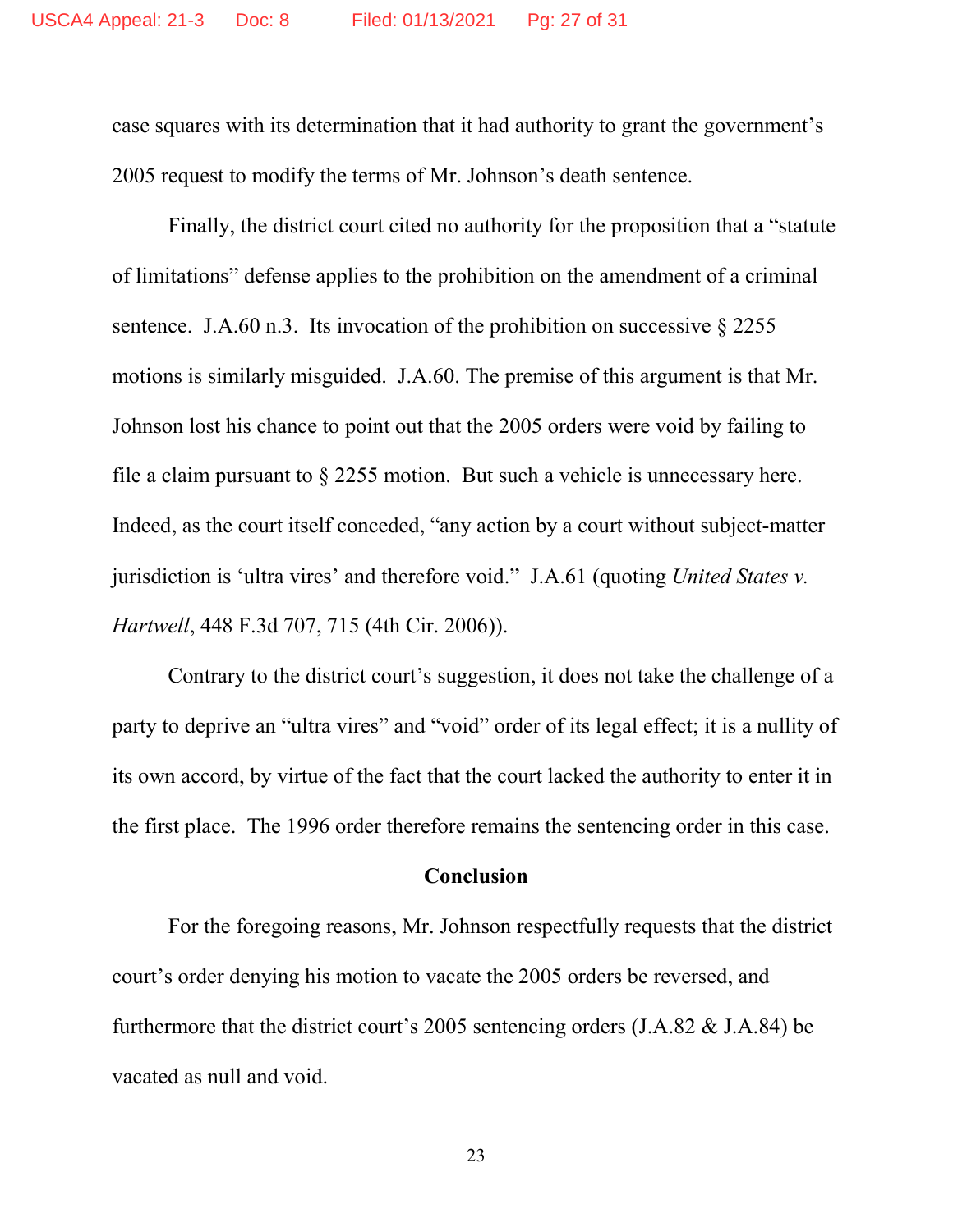Respectfully submitted,

Date: January 12, 2021 /s/ David E. Carney

David E. Carney, VA Bar # 43914 Skadden, Arps, Slate, Meagher & Flom, LLP 1440 New York Avenue, NW Washington, DC 20005 Telephone: (202) 371-7246 Fax: (202) 661-8295 Email: david.carney@skadden.com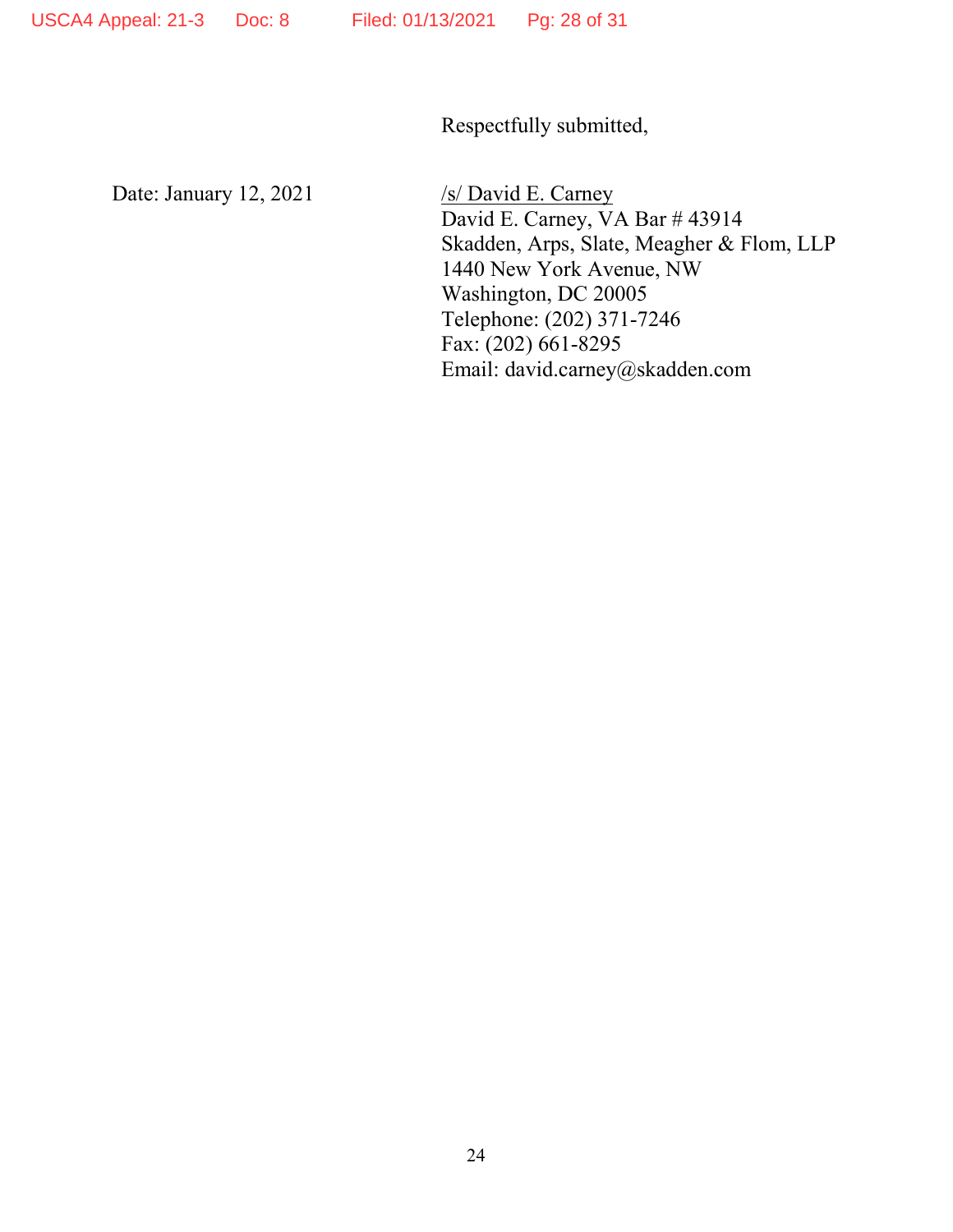### **STATEMENT REGARDING ORAL ARGUMENT**

Appellant respectfully suggests that given the exceptionally straightforward law prohibiting the amendment of a criminal judgment—except in limited circumstances not present here—oral argument is not necessary to expeditiously and properly resolve this case.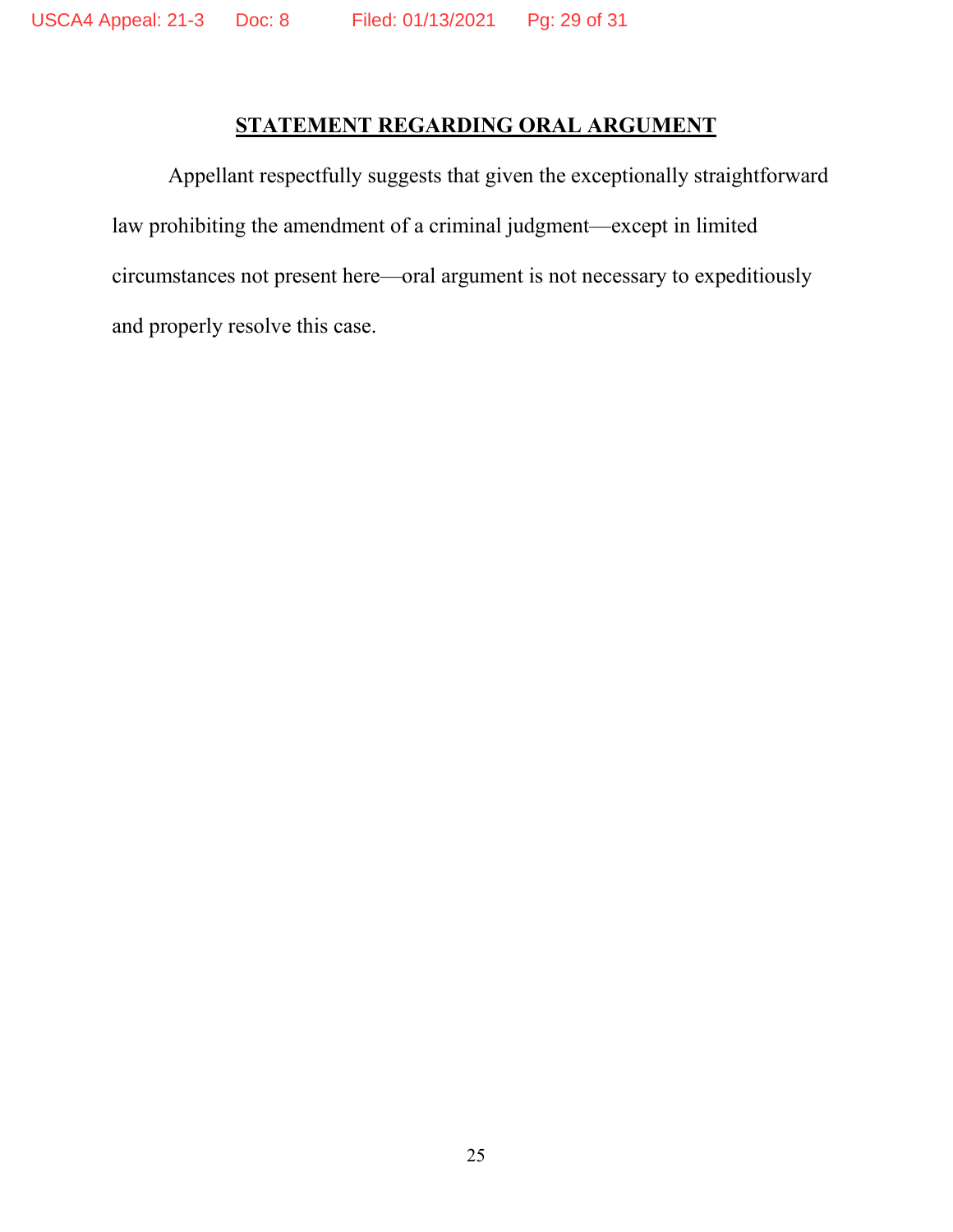### **CERTIFICATE OF COMPLIANCE**

- 1. This Corrected Brief has been prepared using Microsoft Word 2016 software, Times New Roman font, 14-point proportional type size.
- 2. EXCLUSIVE of the corporate disclosure statement, table of contents, table of authorities, statement with respect to oral argument, any addendum containing statutes, rules, or regulations, and the certificate of service, this brief contains no more than 13,000 words, specifically 5,807 words.

I understand that a material misrepresentation can result in the Court's striking the brief and imposing sanctions. If the Court so requests, I will provide an electronic version of the brief and/or a copy of the word or line print-out.

Date: January 12, 2021 /s/ David E. Carney

David E. Carney, VA Bar # 43914 Skadden, Arps, Slate, Meagher & Flom, LLP 1440 New York Avenue, NW Washington, DC 20005 Telephone: (202) 371-7246 Fax: (202) 661-8295 Email: david.carney@skadden.com